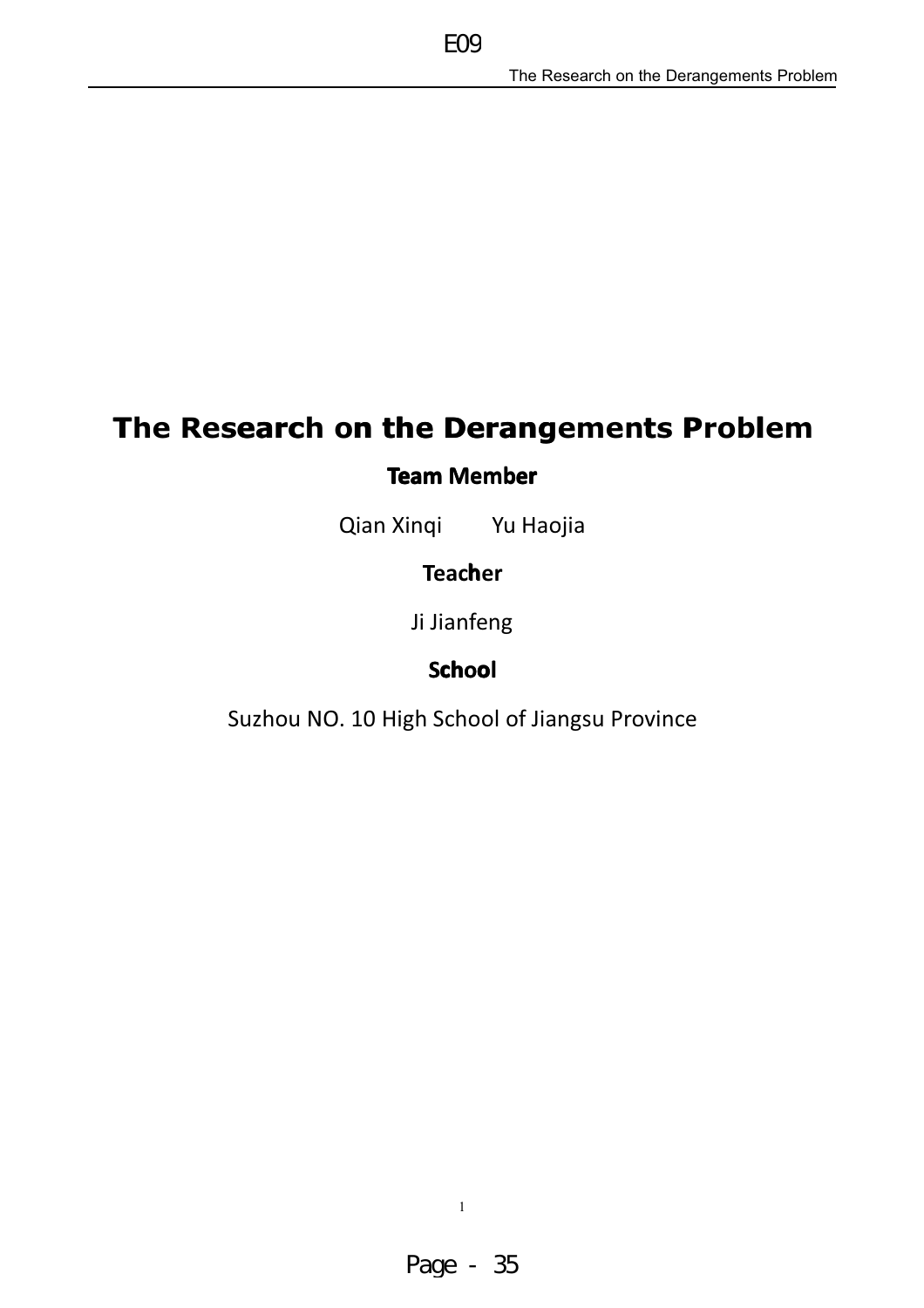### **Abstract:**

In a math class, we studied a problem of receiving postcards from others: The simple case starts with 4 people in one dorm. Everyone writes a postcard and each person chooses one card from other people. The question is how many ways of arrangements are there? We find the answer by using two different methods. We extend the problem to the case of n people, and find our own solution: recurrence. As we do more research on it, we find that this problem is one of the most famous 100 math problems: the problem of derangements. After examing all the solutions provided to the problem, we find that none of them gives a simplified answer. The goal of our research is to simplify the final solution, and we find that we can use the bracket function to solve the problem.

Keywords: Permutations and Combinations, Maclaurin's formula, Rounding Function, Triangle.

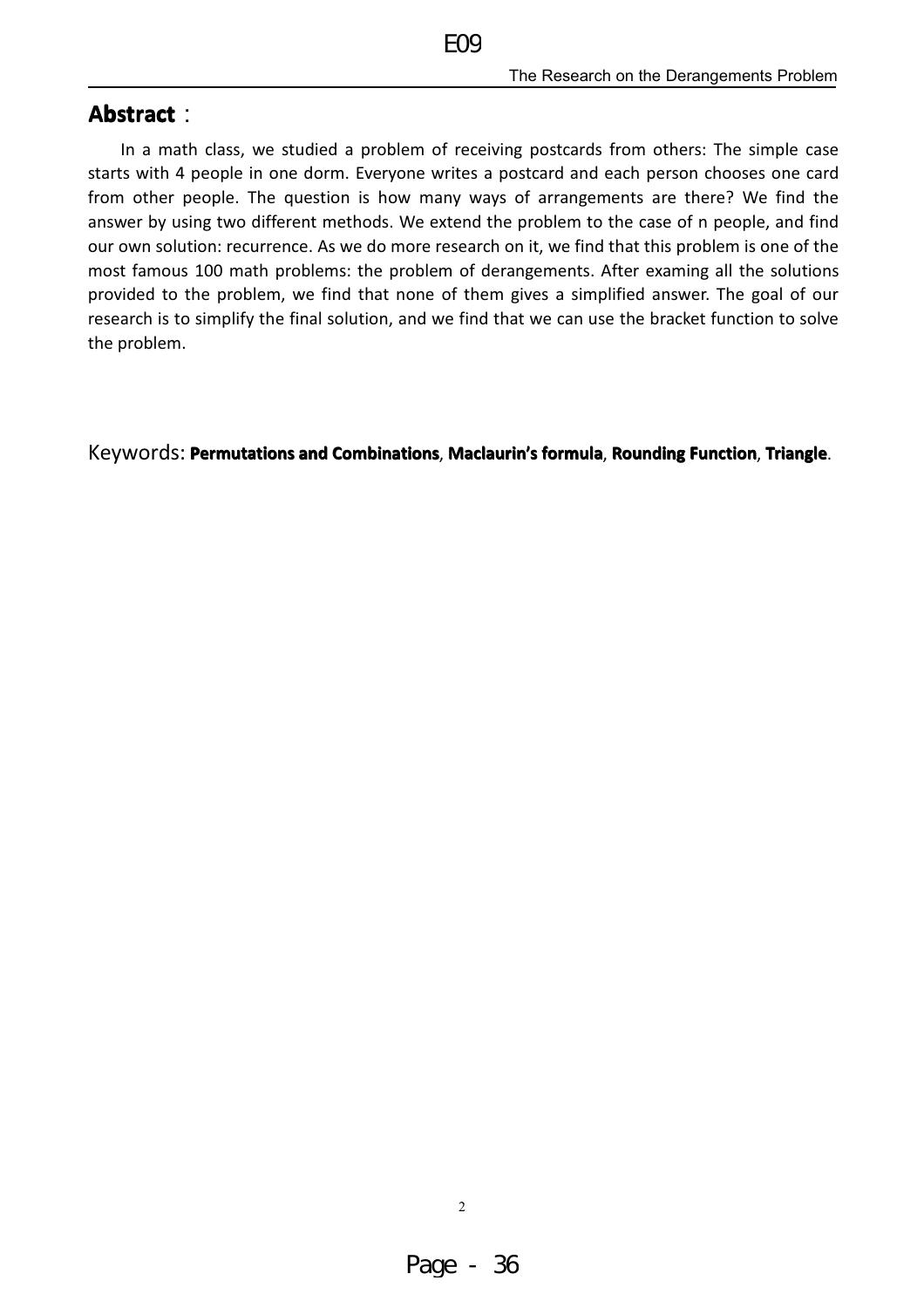#### 1.Introduction:

Here is a problem: Four people in the same dorm wrote 4 different New Year cards. Collected them first and then let each person pick one written by others. Find all the number of possible ways.

This is the famous "Derangements Problem " also called "The Bernoulli-Euler Problem of the Misaddressed Letters". The problem is equivalent to this: There are four numbers 1,2,3,4. All the numbers are not in the original location after rearranging.

There are only 4 numbers so we think that enumeration should be a good idea. we can work out the problem through the following table:

| $\mathbf 1$                 | $\overline{c}$          | 3                       | 4                       |
|-----------------------------|-------------------------|-------------------------|-------------------------|
|                             |                         |                         |                         |
| $\overline{a}$              | $\mathbf{1}$            | $\overline{a}$          | 3                       |
|                             | $\overline{\mathbf{3}}$ | $\overline{a}$          | $\mathbf{1}$            |
| $\frac{2}{2}$ $\frac{2}{3}$ | $\overline{\mathbf{r}}$ | $\mathbf{1}$            | $\overline{\mathbf{3}}$ |
|                             | $\mathbf{1}$            | $\overline{\mathbf{r}}$ | $\overline{2}$          |
| $\overline{3}$              | $\frac{1}{4}$           | $\overline{1}$          | $\overline{2}$          |
| $\overline{3}$              | $\overline{\mathbf{r}}$ | $\overline{\mathbf{c}}$ | $\mathbf{1}$            |
| $\overline{4}$              | $\overline{1}$          | $\overline{2}$          | $\overline{3}$          |
| $\frac{1}{4}$               | $\overline{3}$          | $\frac{1}{2}$           | $\overline{2}$          |
| $\overline{4}$              | $\overline{3}$          | $\overline{2}$          | $\overline{1}$          |

We can get the answer "9 ways" easily by enumeration.

This problem is not too difficult, but what about n numbers: How many possible ways that all the n elements of a sequence are not in their original locations after rearranging.

When facing this kind of problems, we come up with the idea of including-excluding principle first. So we try to work out the problem by using this principle.

#### 2. Work out the problem according to including-excluding principle:

The amount of the ways to rearrange the sequence is:  $N = n! = A_n^m$ 

Get rid of the situations that one element is still in its original location:  $m_1 = C_n^1(n-1)! = A_n^{n-1}$ 

Add the situations that two elements are still in their original locations:  $m_2 = C_n^2(n-2)! = A_n^{n-2}$ 

Get rid of the situations that three elements are still in their original locations:  $m_3 = C_n^3(n-3)! = A_n^{n-3}$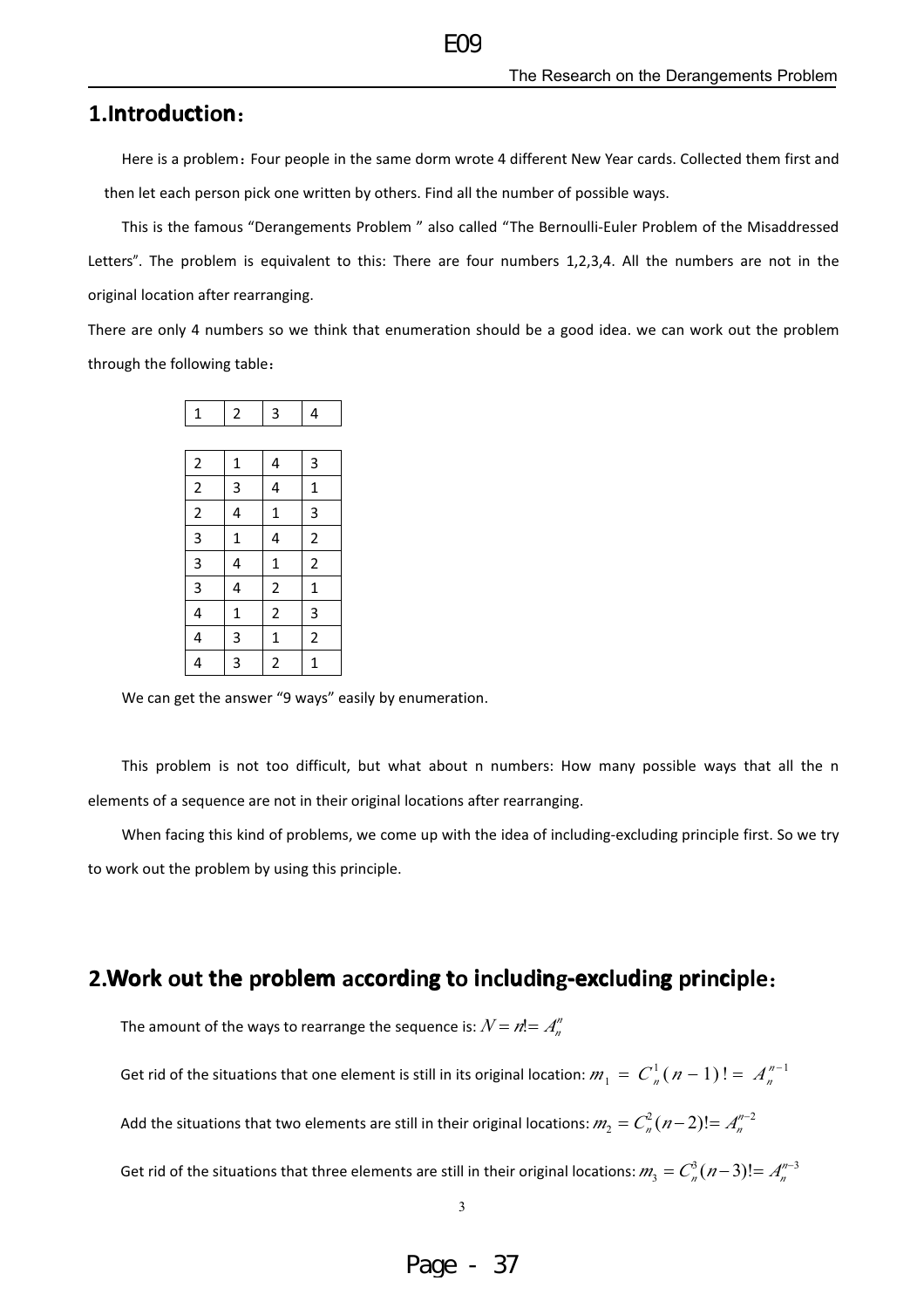......

So the last situation is that all elements are in their original locations:  $m_n = C_n(n-n)! = A_n^{n-n} = A_n^0$ 

 $FQ$ 

According to including-excluding principle, for a sequence of n elements, the amount of ways to rearrange a sequence and make each element in a new location is  $N-m_1+m_2-m_3+\ldots+(-1)^n m_n$ 

That is 
$$
A_n'' - A_n''^{-1} + A_n''^{-2} - A_n''^{-3} + ... + (-1)^n A_n^0
$$
,  $(n \ge 2)$   
\nThat is  $A_n''^{-2} - A_n''^{-3} + A_n''^{-4} - A_n''^{-5} + ... + (-1)^n A_n^0$ ,  $(n \ge 2)$   
\nThat is  $n! \left( \frac{(-1)^2}{2!} + \frac{(-1)^3}{3!} + \frac{(-1)^4}{4!} + ... + \frac{(-1)^{n-1}}{(n-1)!} + \frac{(-1)^n}{n!} \right)$ ,  $(n \ge 2)$ 

#### Use the Principle of Fixed Point to explain the solution of the problem:

Suppose that A1 means the set of all the sequences which element No. 1 is in the original location and A2 means the set of all the sequences which element No. 2 is in the original location. The rest may be deduced by analogy. So the answer to the original problem is equal to the number of objects of the complementary set of the intersection of the sets from A1 to An.

During this process, we found progression could be used to solve this problem. The following is how we get the recurrence formula of the progression.

### 3. Find the recurrence formula of the sequence:

First, suppose  $a_n$  means the amount of ways to deranging n elements

Now we discuss element No. 1. The following is two cases.

Case 1: Suppose element No. 1 and No. r exchange after rearrangement. Since element No. r is chosen randomly, there are (n-1) ways.

The rest (n-2) numbers derange, which has nothing to do with element No. 1 and No. r, so there are

 $a_{n-2}$  ways

 $\therefore$  In this case, we have  $m_1 = (n-1)a_{n-2}$  ways

Case 2: Suppose element No. 1 does not exchange with any other elements. To deal with this situation, we have two solutions:

#### Solution 1:

We put element No. 1 in a new location naming location No. (n+1) and choose one element from element No. 2 to No. n to fill in location No. 1. There are (n-1) ways. Suppose the element we choose is No. k ( $k \ne 1$ )

We put (n-1) elements ranging from No. 2 to No. (n+1) in location ranging from No. 2 to No. n. Notice that element No. 1 could not be put in location No. k, which equals to the derangement of (n-1) elements. The

 $\overline{4}$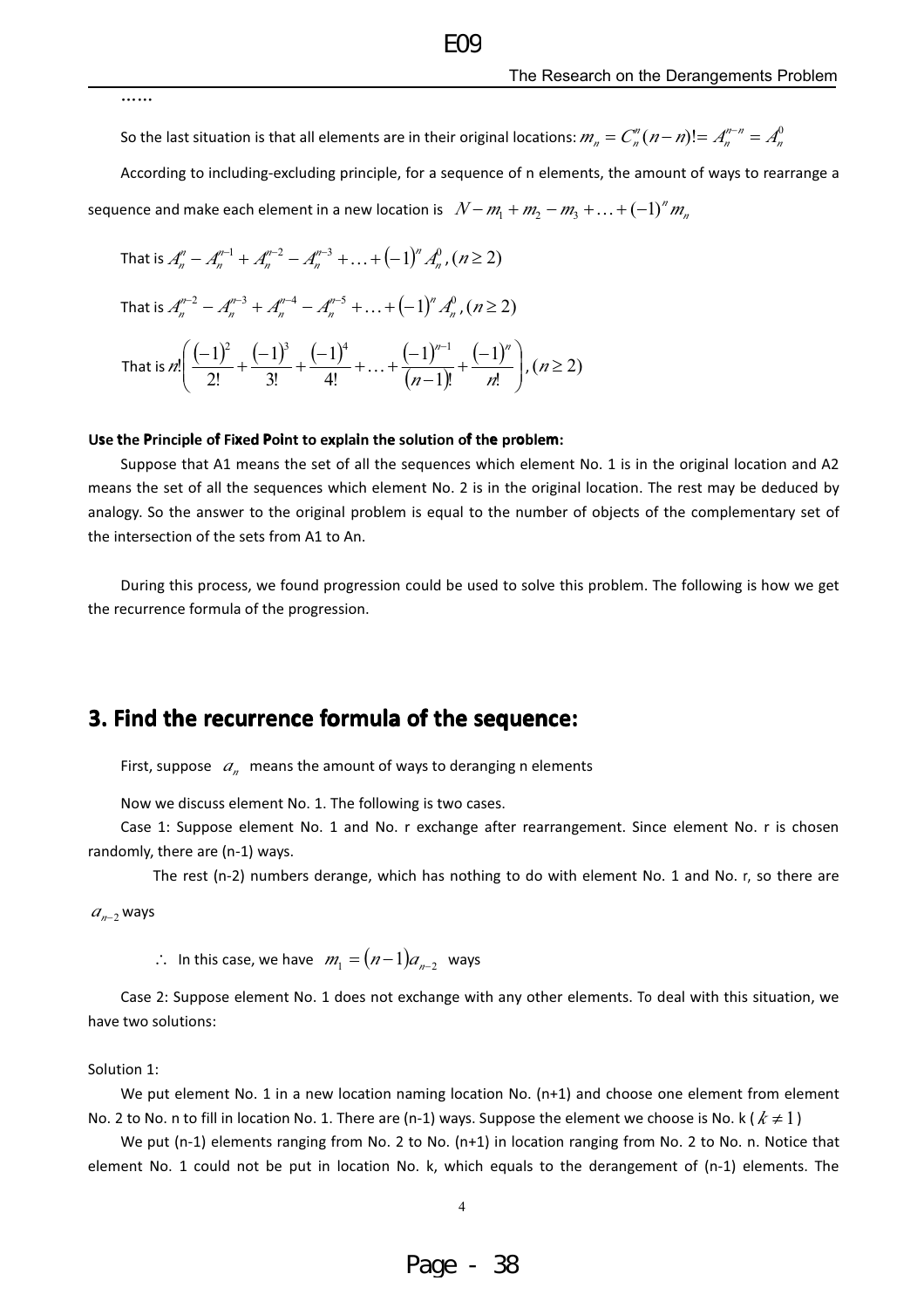number of ways is  $a_{n-1}$ 

$$
\therefore
$$
 In this case, we have  $m_2 = (n-1)a_{n-1}$  ways

Solution 2:

First, we derange n-1 elements ranging from No.2 to No. n. There are  $a_{n-1}$  ways.

Secondly, we pick up one element form the elements above. There are (n-1) ways.

Suppose the element we chose is No. s locating in No. k after derangements, and  $k \neq s \neq 1$ . Then we exchange the location of element No.1 and element No. s, which means element No. s locates in No.1 and element No.1 locates in No. k rather than No. s ( $k \neq s \neq 1$ ). As a result, No.1 does not exchange the location with any other elements and all possible situations have been considered.

 $FQQ$ 

 $\therefore$  In this cases, we have  $m_2 = (n-1)a_{n-1}$  ways

Based on the above two cases, we get the recurrence formula of the progression:  $a_n = (n-1)(a_{n-1} + a_{n-2})$ Then we start to explore the formula for general term.

#### 4. Explore the formula for general term from the recurrence formula:

In the sequence, we get  $a_1 = 0$ ,  $a_2 = 1$ ,  $a_3 = 2$ ,  $a_4 = 9$ 

So the question is : It is known that  $a_n = (n-1)(a_{n-1} + a_{n-2})$ ,  $(n \ge 3)$  and  $a_1 = 0$ ,  $a_2 = 1$ , explore the formula

for general term  $\therefore a_n - na_{n-1} = -[a_{n-1} - (n-1)a_{n-2}]$ 

- Suppose  $b_n = a_n na_{n-1}$
- $\therefore b_n = -b_{n-1}, b_2 = 1 \neq 0$
- $\therefore b = (-1)^n, (n \ge 2)$

: 
$$
a_n - na_{n-1} = (-1)^n
$$
,  $(n \ge 2)$ 

#### (1) Method 1:

$$
\therefore \frac{a_n}{(-1)^n} + n \frac{a_{n-1}}{(-1)^{n-1}} = 1, (n \ge 2)
$$

Suppose 
$$
c_n = \frac{a_n}{(-1)^n}
$$
,  $(n \ge 1)$ 

Then  $c_n = 1 - nc_{n-1}$ ,  $(n \ge 2)$ ,  $c_1 = 0$ ,  $c_2 = 1$ ,  $c_3 = -2$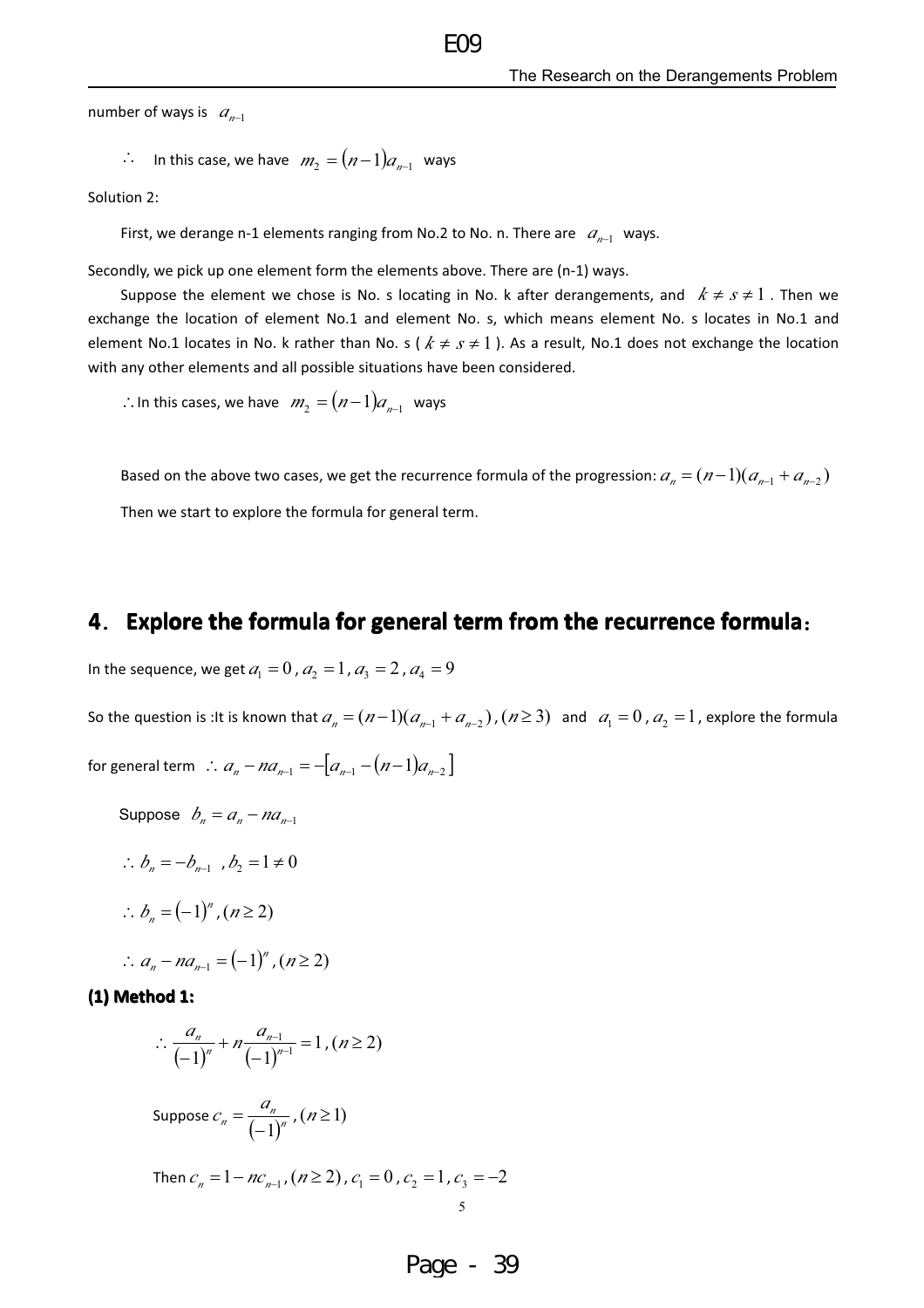$\therefore c_n = 1 - nc_{n-1}$  $= 1 - n[1-(n-1)c_{n-2}]$  $= 1 - n + n(n-1)[1-(n-2)c_{n-3}]$  $= 1 - n + n(n-1) - n(n-1)(n-2)[1-(n-3)c_{n-4}]$  $\cdots$  $=\frac{1-n+n(n-1)-n(n-1)(n-2)+\cdots}{+(-1)^{n-3}n(n-1)(n-2)\cdots[n-(n-4)][1-(n-(n-3))c_{n-(n-2)}]}$  $=(-1)^{0}1+(-1)^{1}n+(-1)^{2}n(n-1)+\cdots+(-1)^{n-2}n(n-1)(n-2)\cdots*4*3*c,$ That is  $c_n = (-1)^0 \frac{n!}{n!} + (-1)^1 \frac{n!}{(n-1)!} + (-1)^2 \frac{n!}{(n-2)!} + \cdots + (-1)^{n-2} \frac{n!}{2!}$ ,  $(n \ge 2)$  $\therefore a_n = (-1)^n \left[ (-1)^0 \frac{n!}{n!} + (-1)^1 \frac{n!}{(n-1)!} + (-1)^2 \frac{n!}{(n-2)!} + \cdots + (-1)^{n-2} \frac{n!}{2!} \right], (n \ge 2)$ That is  $a_n = (-1)^n (A_n^0 - A_n^1 + A_n^2 - \dots + (-1)^{n-2} A_n^{n-2}), (n \ge 2)$ That is  $a_n = A_n^{n-2} - A_n^{n-3} + A_n^{n-4} - A_n^{n-5} + ... + (-1)^n A_n^0$ ,  $(n \ge 2)$ That is  $a_n = n! \left( \frac{(-1)^2}{2!} + \frac{(-1)^3}{3!} + \frac{(-1)^4}{4!} + \dots + \frac{(-1)^{n-1}}{(n-1)!} + \frac{(-1)^n}{n!} \right)$ ,  $(n \ge 2)$ 

 $FQQ$ 

(2) Method 2:

$$
a_{n} - na_{n-1} = (-1)^{n}, (n \ge 2)
$$
  
\n
$$
\therefore \frac{a_{n}}{n!} - \frac{a_{n-1}}{(n-1)!} = \frac{(-1)^{n}}{n!}, (n \ge 2)
$$
  
\n
$$
\frac{a_{n-1}}{(n-1)!} - \frac{a_{n-2}}{(n-2)!} = \frac{(-1)^{n-1}}{(n-1)!}
$$
  
\n...  
\n
$$
\frac{a_{4}}{4!} - \frac{a_{3}}{3!} = \frac{(-1)^{4}}{4!}
$$
  
\n
$$
\frac{a_{3}}{3!} - \frac{a_{2}}{2!} = \frac{(-1)^{3}}{3!}
$$

 $\sim$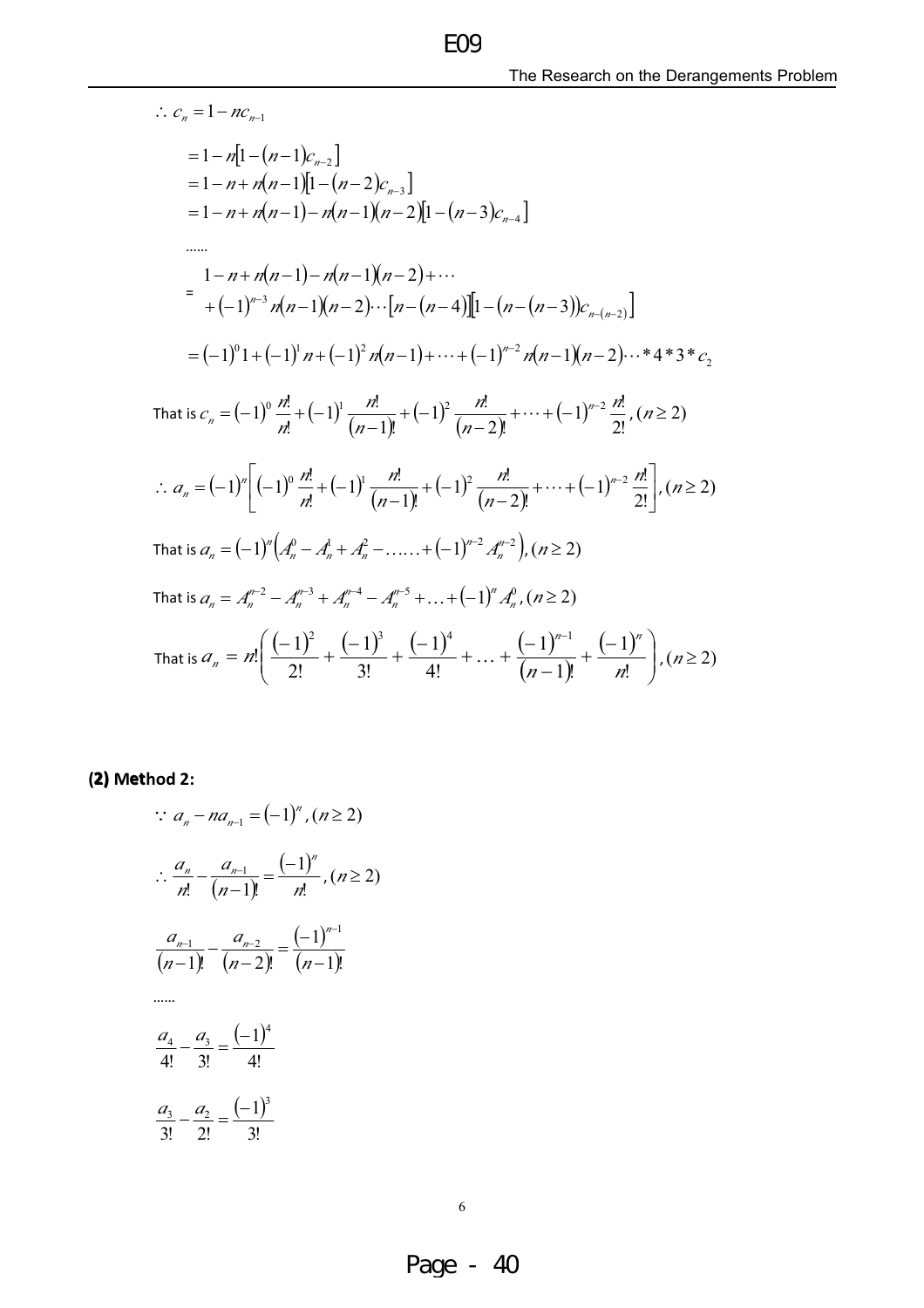$$
\therefore \frac{a_n}{n!} - \frac{a_2}{2!} = \frac{(-1)^n}{n!} + \frac{(-1)^{n-1}}{(n-1)!} + \frac{(-1)^4}{4!} + \frac{(-1)^3}{3!}, (n \ge 2)
$$
  

$$
\therefore a_n = n! \left( \frac{(-1)^2}{2!} + \frac{(-1)^3}{3!} + \frac{(-1)^4}{4!} + \dots + \frac{(-1)^{n-1}}{(n-1)!} + \frac{(-1)^n}{n!} \right), (n \ge 2)
$$

In order to make sure the exactitude of our conclusion, we use mathematical induction to prove it.

#### (3) Using mathematical induction to prove the formula for general term.

Since 
$$
a_n = (n-1)(a_{n-1} + a_{n-2}), (n \ge 2)
$$
, and  $a_2 = 1, a_3 = 2$ .

To prove: 
$$
a_n = n! \left( \frac{(-1)^2}{2!} + \frac{(-1)^3}{3!} + \frac{(-1)^4}{4!} + \dots + \frac{(-1)^{n-1}}{(n-1)!} + \frac{(-1)^n}{n!} \right) (n \ge 2)
$$

Proof:

i. When 
$$
n = 2
$$
,  $a_2 = 2! \left( \frac{(-1)^2}{2!} \right) = 1$  is correct,

When 
$$
n = 3
$$
,  $a_3 = 3! \left( \frac{(-1)^2}{2!} + \frac{(-1)^3}{3!} \right) = 2$  is correct;

ii. If when 
$$
n \le k \ (k \ge 3)
$$
,  $a_n = n! \left( \frac{(-1)^2}{2!} + \frac{(-1)^3}{3!} + \frac{(-1)^4}{4!} + \dots + \frac{(-1)^{n-1}}{(n-1)!} + \frac{(-1)^n}{n!} \right)$  is correct,

that is if 
$$
a_k = k! \left( \frac{(-1)^2}{2!} + \frac{(-1)^3}{3!} + \dots + \frac{(-1)^{k-1}}{(k-1)!} + \frac{(-1)^k}{k!} \right)
$$
 and  

$$
a_{k-1} = (k-1)! \left( \frac{(-1)^2}{2!} + \frac{(-1)^3}{3!} + \dots + \frac{(-1)^{k-1}}{(k-1)!} \right)
$$
 is correct at the same time.

Then when  $n = k + 1$ , according to  $a_n = (n - 1)(a_{n-1} + a_{n-2})$ ,  $(n \ge 2)$ 

$$
a_{k+1} = k(a_k + a_{k-1})
$$

considering 
$$
\frac{a_{k+1}}{(k+1)!} = \frac{k a_k}{(k+1)!} + \frac{k a_{k-1}}{(k+1)!}
$$
  
\nthat is  $\frac{a_{k+1}}{(k+1)!} = \frac{k \left(\frac{(-1)^2}{2!} + \dots + \frac{(-1)^{k-1}}{(k-1)!} + \frac{(-1)^k}{k!}\right)}{(k+1)!} + \frac{\left(\frac{(-1)^2}{2!} + \dots + \frac{(-1)^{k-1}}{(k-1)!}\right)}{(k+1)!}$   
\nthat is  $\frac{a_{k+1}}{(k+1)!} = \left(\frac{(-1)^2}{2!} + \dots + \frac{(-1)^{k-1}}{(k-1)!}\right) + \frac{k(-1)^k}{(k+1)k!}$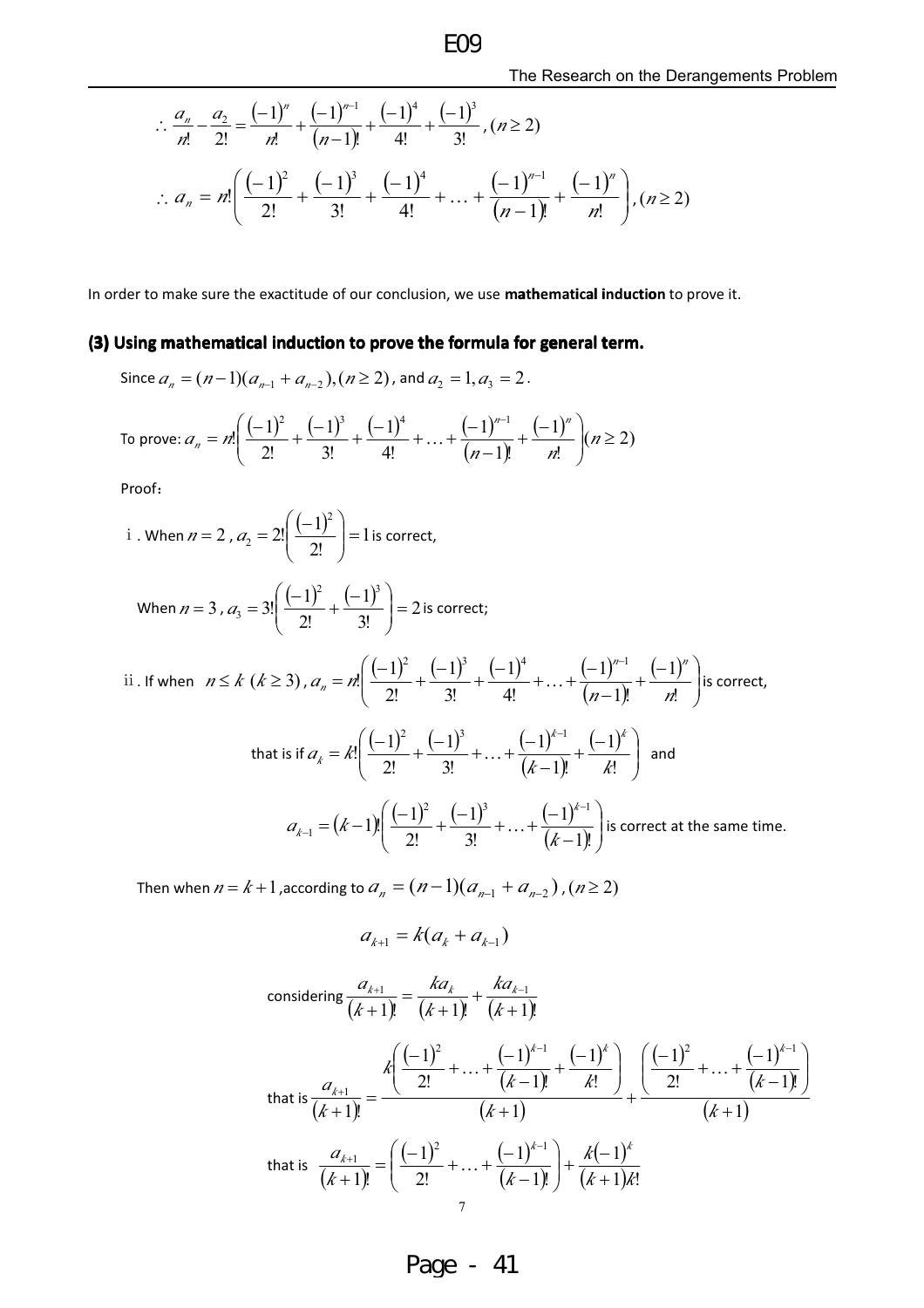that is 
$$
\frac{a_{k+1}}{(k+1)!} = \frac{(-1)^2}{2!} + ... + \frac{(-1)^{k-1}}{(k-1)!} + \frac{(-1)^k}{k!} \left(1 - \frac{1}{k+1}\right)
$$
  
that is 
$$
\frac{a_{k+1}}{(k+1)!} = \frac{(-1)^2}{2!} + ... + \frac{(-1)^{k-1}}{(k-1)!} + \frac{(-1)^k}{k!} + \frac{(-1)^{k+1}}{(k+1)!}
$$
  

$$
\therefore a_{k+1} = (k+1)! \left(\frac{(-1)^2}{2!} + \frac{(-1)^3}{3!} + ... + \frac{(-1)^k}{k!} + \frac{(-1)^{k+1}}{(k+1)!}\right)
$$
  
That is if when  $n \le k$  ( $k \ge 3$ ),  $a_n = n! \left(\frac{(-1)^2}{2!} + \frac{(-1)^3}{3!} + \frac{(-1)^4}{4!} + ... + \frac{(-1)^{n-1}}{(n-1)!} + \frac{(-1)^n}{n!}\right)$  is correct,

then when  $n = k + 1$ , the proposition is still correct Given i ii, according to the principle of mathematical induction,

We get: 
$$
\forall n \ge 2
$$
,  $a_n = n! \left( \frac{(-1)^2}{2!} + \frac{(-1)^3}{3!} + \frac{(-1)^4}{4!} + \dots + \frac{(-1)^{n-1}}{(n-1)!} + \frac{(-1)^n}{n!} \right)$ 

After we getting the formula for general term, we tried to simplify it.

# 5. Simplify the formula for general term by Maclaurin's formula:

Thinking about Maclaurin's formula  $f(x) = e^x$ , let  $x = -1$ :

 $\mathcal{L}$  $\sim$  100

$$
\therefore e^{-1} = \frac{(-1)^2}{2!} + \frac{(-1)^3}{3!} + \frac{(-1)^4}{4!} + \dots + \frac{(-1)^{n-1}}{(n-1)!} + \frac{(-1)^n}{n!} + \frac{(-1)^{n+1}}{(n+1)!}e^{-\theta}, \theta \in (0,1)
$$
\nCompared with  $a_n = n! \left( \frac{(-1)^2}{2!} + \frac{(-1)^3}{3!} + \frac{(-1)^4}{4!} + \dots + \frac{(-1)^{n-1}}{(n-1)!} + \frac{(-1)^n}{n!} \right)$ \n
$$
\therefore a_n = n! \left( e^{-1} - \frac{(-1)^{n+1}}{(n+1)!}e^{-\theta} \right), \theta \in (0,1)
$$
\nThen  $\frac{n!}{e} = a_n + \frac{(-1)^{n+1}}{(n+1)e^{\theta}}, \theta \in (0,1)$ \nConsidering  $\left[ \frac{n!}{e} + \frac{1}{e} - a_n \right] = \left[ \frac{1}{e} + \frac{(-1)^{n+1}}{(n+1)e^{\theta}} \right]$ \n
$$
\therefore \theta \in (0,1), \text{ when } (n \ge 2)
$$

 $\,8\,$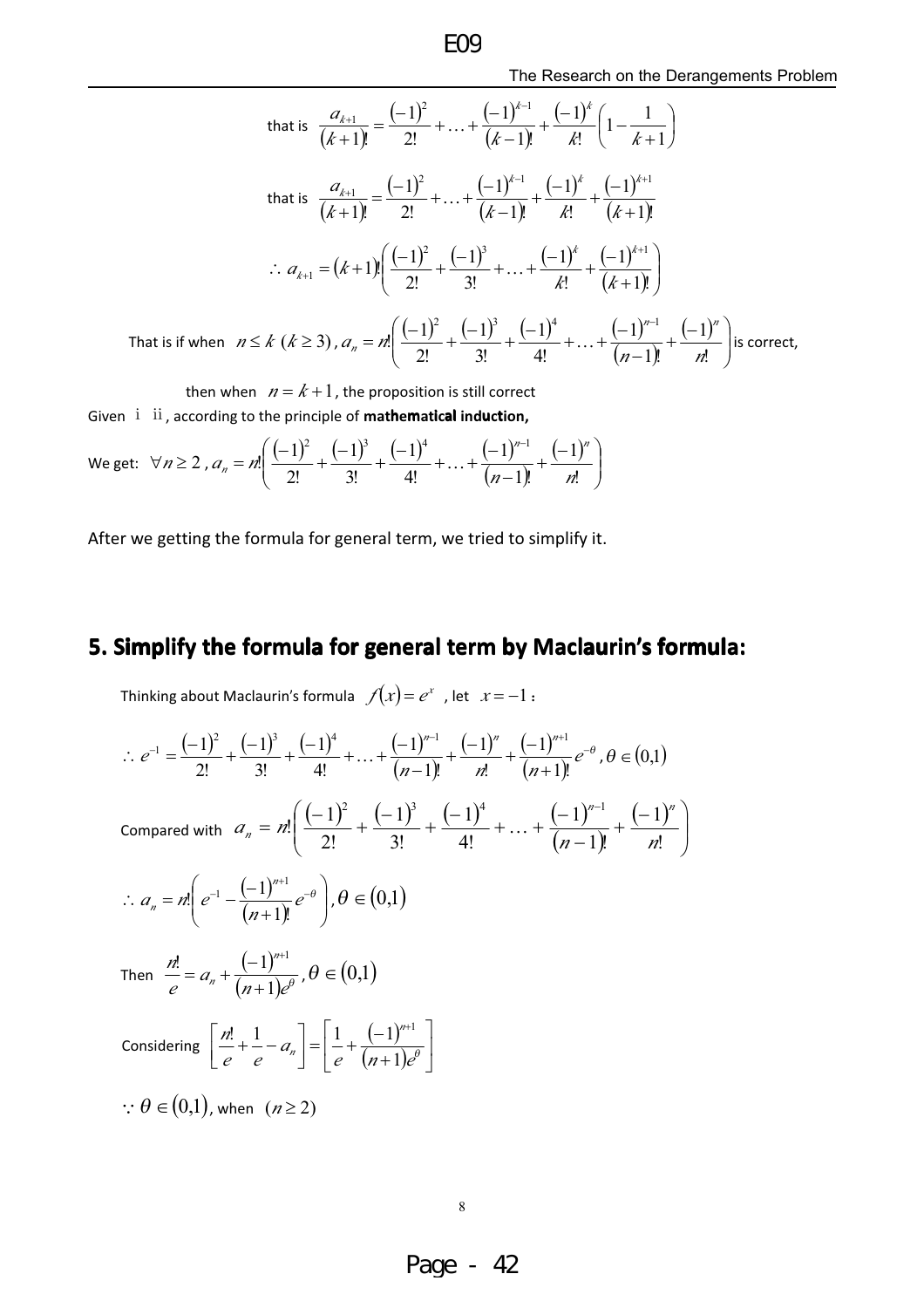$$
\therefore \frac{1}{e^{\theta}} \in \left(\frac{1}{e}, 1\right), \frac{1}{n+1} \in \left(0, \frac{1}{3}\right]
$$
\n
$$
\therefore \frac{1}{(n+1)e^{\theta}} \in \left(0, \frac{1}{3}\right)
$$
\n
$$
\therefore \frac{(-1)^{n+1}}{(n+1)e^{\theta}} \in \left(-\frac{1}{3}, 0\right) \cup \left(0, \frac{1}{3}\right)
$$
\n
$$
\frac{(-1)^{n+1}}{(n+1)e^{\theta}} + \frac{1}{e} \in \left(\frac{1}{e} - \frac{1}{3}, \frac{1}{e}\right) \cup \left(\frac{1}{e}, \frac{1}{3} + \frac{1}{e}\right) \in (0, 1)
$$
\n
$$
\text{So } \left[\frac{n!+1}{e} - a_n\right] = \left[\frac{1}{e} + \frac{(-1)^{n+1}}{(n+1)e^{\theta}}\right] = 0
$$
\n
$$
\therefore a_n \in \mathcal{N}^*
$$
\n
$$
\therefore a_n = \left[\frac{n!+1}{e}\right], (n \ge 2)
$$

And when  $n=1$ , the equation is still right.

So 
$$
a_n = \left[\frac{n!+1}{e}\right], (\forall n \in \mathcal{N}^*)
$$

### 6. Euler's study of this problem:

Assume the number of the ways to derange a sequence of n elements as  $a_n$ .

If we check the elements of rearranged sequence one by one, the unsuccessful derangements have n cases.

**FOG** 

1. If element No. 1 is in location No. 1, the derangements are failed.  $b_{(n,1)}$  is referred to the number of this

```
case.
```
2. If element No. 1 is not in location No. 1, but element No. 2 is in location No. 2, the derangements are failed.  $b_{(n,2)}$  is referred to the number of this case.

m. If the previous (m-1) elements do not locate in their original location, but element No. m is in location No. m, the derangements are failed.  $b_{(n,m)}$  is referred to the number of this case.

......

n. If the previous (n-1) elements do not locate in their original location, but element No. n is in location No.

<sup>......</sup>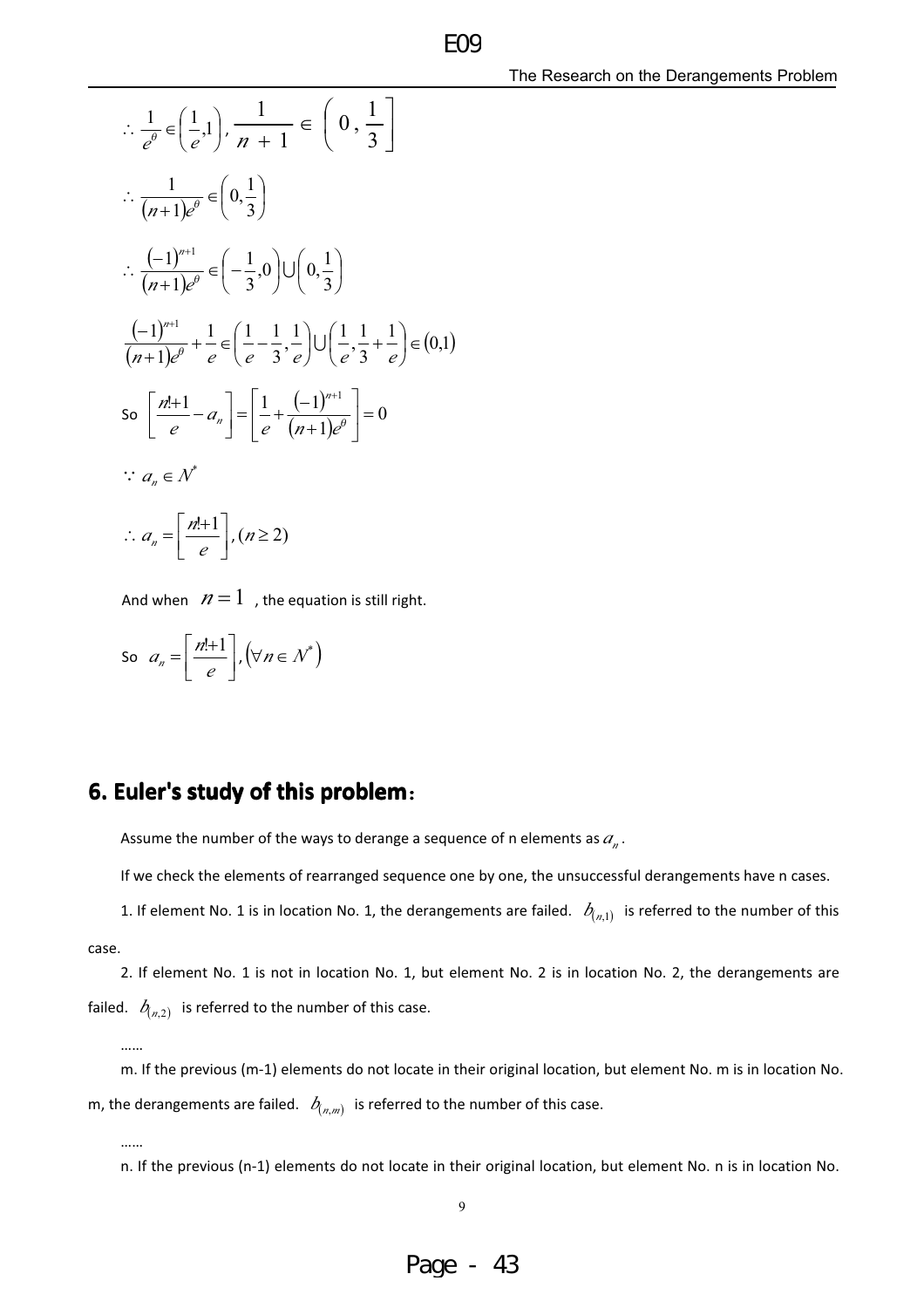n, the derangements are failed.  $b_{(n,n)}$  is referred to the number of this case.

Besides, the number of the ways to rearrange the sequence with n elements is:  $n!$ 

So the number of derangements is  $a_n = n! - (b_{(n,1)} + b_{(n,2)} + \cdots + b_{(n,n)})$ 

Obviously,  $b_{n+1} = (n-1)!$ 

Now we discuss the sequence of (n+1) numbers.

Obviously, the number of the ways to rearrange the sequence with (n+1) elements is:  $(n+1)!$ 

$$
b_{(n+1,1)}=n!
$$

element No. 2 in their original location.

As for  $b_{(n+1,2)}$ , it equals to the amount of ways to put element No. 2 in the original location without other limitation, which is  $n!$ , minuses the number of ways to put element No. 2 and another element existing before

 $FQ$ 

The number of ways to put element No. 2 and another element No. 1 existing before No. 2 in their original location is  $(n-1)!$ . In other words, this case can be defined as arranging n numbers randomly while putting element No. 1 in location No. 1.

That is  $b_{n+1,2} = n! - b_{n,1}$ 

In the same way,  $b_{(n+1,3)}$  can be defined as the rearrangement of n elements without considering element

No. 3. The answer is equal to the number of ways to arrange without any limitation, which is  $N!$ , minus the number of ways to putting element No. 1 and No. 2 in their original location, which is the sum of the number of situations where element No. 1 is in location No. 1 and the number of situations where element No. 1 is not in location No. 1, while element No. 2 is in location No. 2,  $b_{n}$ ,  $b_{n}$ ,  $b_{n}$ ,  $b_{n}$ 

$$
\therefore b_{(n+1,3)} = n! - (b_{(n,1)} + b_{(n,2)})
$$

That is  $b_{(n+1,3)} = b_{(n+1,2)} - b_{(n,2)}$ 

So  $b_{(n+1,m)}$  can be defined as the rearrangement of n elements without considering element No. m. The

answer is the number of ways to arrange without any limitation, which is  $n!$ , minus the number of ways to putting the first (m-1) element in their original location, which is the sum of the number of situations which element No. 1 is in location No. 1 and the number of situations where element No. 1 is not in location No. 1while element No. 2 is in location No. 2, Adding up until we find element No. (m-1) is in location No. (m-1).

That is: 
$$
b_{(n,1)} + b_{(n,2)} + ... + b_{(n,m-1)}
$$
  
\n
$$
\therefore b_{(n+1,m)} = n! - (b_{(n,1)} + b_{(n,2)} + ... + b_{(n,m-1)})
$$
\nThat is  $b_{(n+1,m)} = b_{(n+1,m-1)} - b_{(n,m-1)}$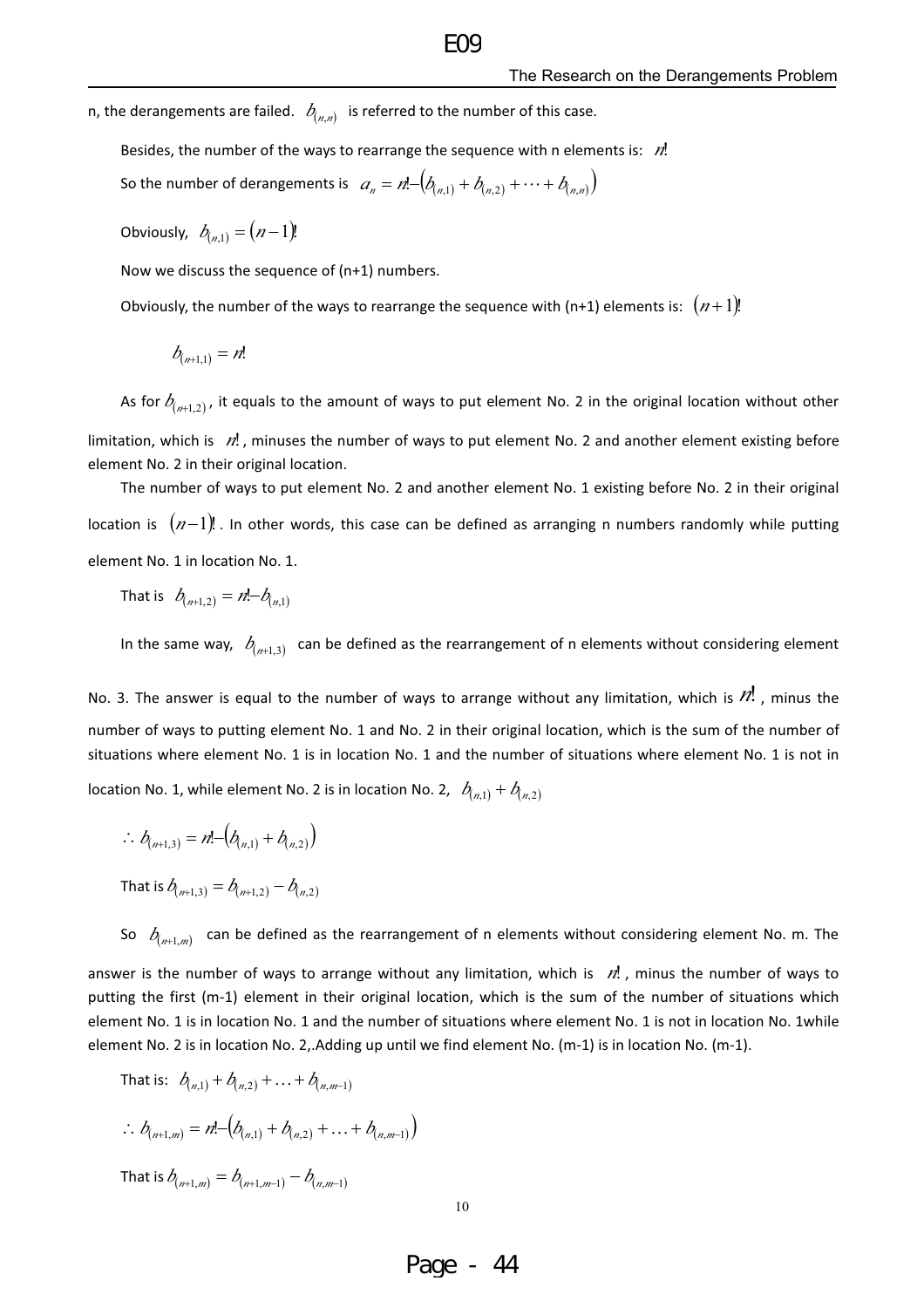So we can get the following table:

$$
b_{(n+1,1)} = n!
$$
\n
$$
b_{(n+1,2)} = b_{(n+1,1)} - b_{(n,1)}
$$
\n
$$
b_{(n+1,3)} = b_{(n+1,2)} - b_{(n,2)}
$$
\n
$$
...
$$
\n
$$
b_{(n+1,m)} = b_{(n+1,m-1)} - b_{(n,m-1)}
$$
\n
$$
...
$$
\n
$$
b_{(n+1,m+1)} = b_{(n+1,n)} - b_{(n,n)}
$$
\n
$$
S = \frac{b_{(n,1)}}{n!} = \frac{(n-1)!}{n!}
$$
\n
$$
\frac{b_{(n,2)}}{n!} = \frac{b_{(n,1)}}{n!} - \frac{b_{(n-1,1)}}{n!} = \frac{1}{n} - \frac{1}{n(n-1)}
$$
\n
$$
\frac{b_{(n,3)}}{n!} = \frac{b_{(n,2)}}{n!} - \frac{b_{(n-1,2)}}{n!} = \frac{1}{n} - \frac{1}{n(n-1)} - \left(\frac{1}{n(n-1)} - \frac{1}{(n-1)(n-2)}\right)
$$
\n
$$
= \frac{1}{n} - \frac{2}{n(n-1)} + \frac{1}{(n-1)(n-2)}
$$

EO<sub>9</sub>

In the same way,  $\frac{b_{(n,4)}}{n!} = \frac{b_{(n,3)}}{n!} - \frac{b_{(n-1,3)}}{n!} = \frac{1}{n} - \frac{3}{n(n-1)} + \frac{3}{(n-1)(n-2)} - \frac{1}{(n-2)(n-3)}$ 

We find the numbers are in Pascal's triangle in the numerator

That is 
$$
\delta_{(n,1)} = C_0^0(-1)^0(n-1)!
$$
  
\n
$$
b_{(n,2)} = C_1^0(-1)^0(n-1)! + C_1^1(-1)^1(n-2)!
$$
\n
$$
b_{(n,3)} = C_2^0(-1)^0(n-1)! + C_2^1(-1)^1(n-2)! + C_2^2(-1)^2(n-3)!
$$
\n
$$
\dots
$$
\n
$$
\vdots
$$
\n
$$
b_{(n,m)} = \sum_{i=0}^{m-1} C_{m-1}^i(-1)^i(n-i-1)!
$$
\n
$$
\dots
$$
\n
$$
b_{(n,n)} = \sum_{i=0}^{n-1} C_{n-1}^i(-1)^i(n-i-1)!
$$

Summation:

 $\cdots$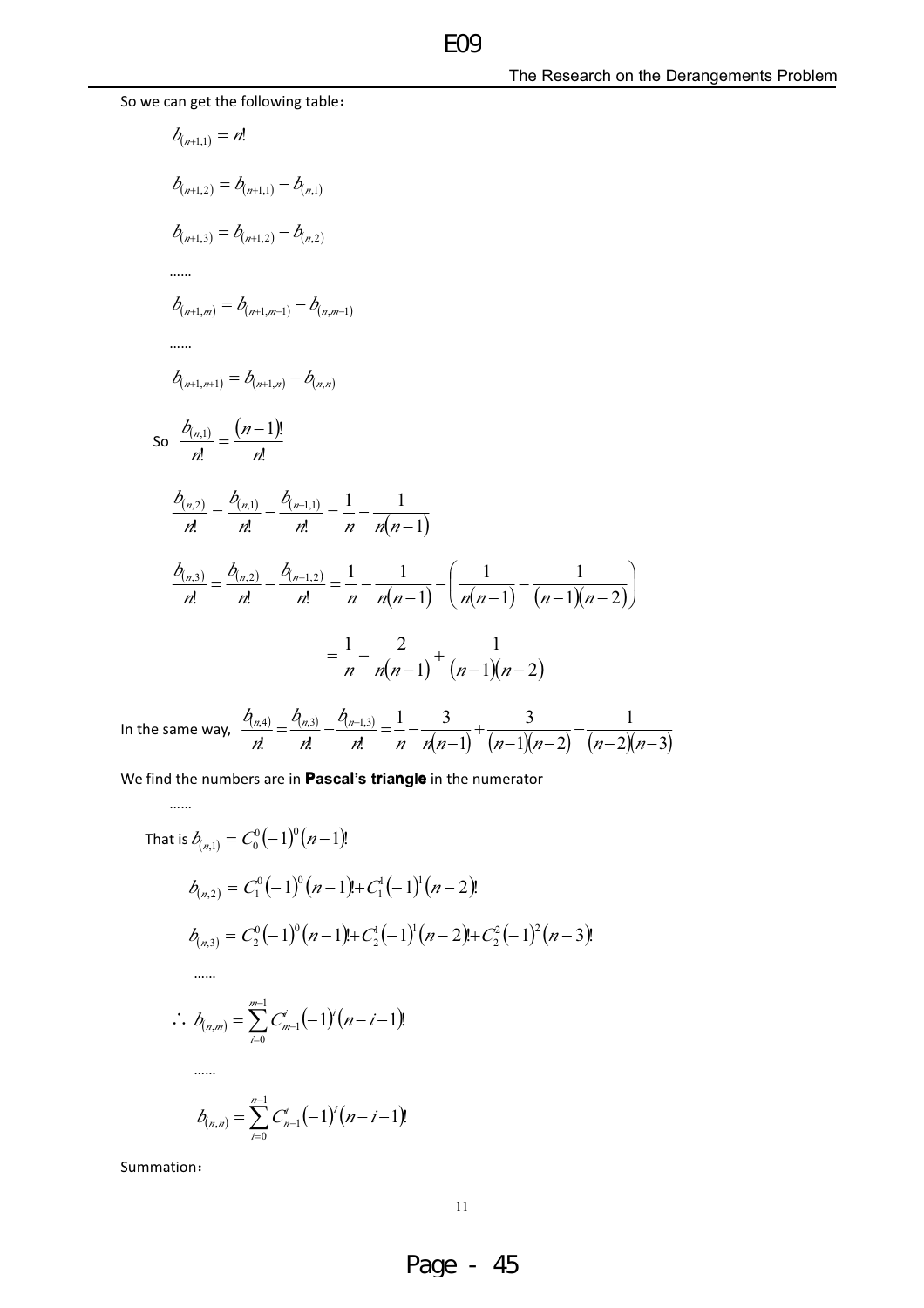$$
\sum_{i=1}^{n} b_{(n,i)} = \sum_{i=0}^{n-1} \left( (-1)^{i} (n-i-1) \sum_{k=i}^{n-1} C_{k}^{i} \right)
$$
  
\n
$$
= \sum_{i=0}^{n-1} \left( (-1)^{i} (n-i-1) \sum_{k=i}^{n+1} C_{k}^{i} \right)
$$
  
\n
$$
= \sum_{i=0}^{n-1} \left( (-1)^{i} (n-i-1) \sum_{k=i}^{n} \frac{n!}{(n-i-1)!(i+1)!} \right)
$$
  
\n
$$
= \sum_{i=0}^{n-1} \left( (-1)^{i} \frac{n!}{(i+1)!} \right)
$$
  
\n
$$
= n! \sum_{i=0}^{n-1} \left( \frac{(-1)^{i}}{(i+1)!} \right)
$$
  
\nand  $a_{n} = n! \sum_{i=1}^{n} b_{(n,i)}$   
\n $\therefore a_{n} = n! \left( 1 - \sum_{i=1}^{n-1} \frac{(-1)^{i}}{i!} \right)$   
\n $a_{n} = n! \left( 1 + \sum_{i=1}^{n} \frac{(-1)^{i}}{i!} \right)$   
\nThat is  $a_{n} = n! \sum_{i=2}^{n} \frac{(-1)^{i}}{i!}$ 

### **7. Generalizations**

Generalization 1: Find the amount of methods that only r elements selected from n elements are deranged It is obviously that this problem can be solved step-by-step:

Step1: Considering which r numbers are deranging:  $m_1 = C_n^r$ 

Step2: The amount of methods that these r elements are deranged but other n-r numbers are still at their

original locations: 
$$
m_2 = a_r = \left[ \frac{r!+1}{e} \right]
$$

On the basis of the addition principle, the number of ways of this generalization is:  $C_n^r\left[\frac{r!+1}{e}\right]$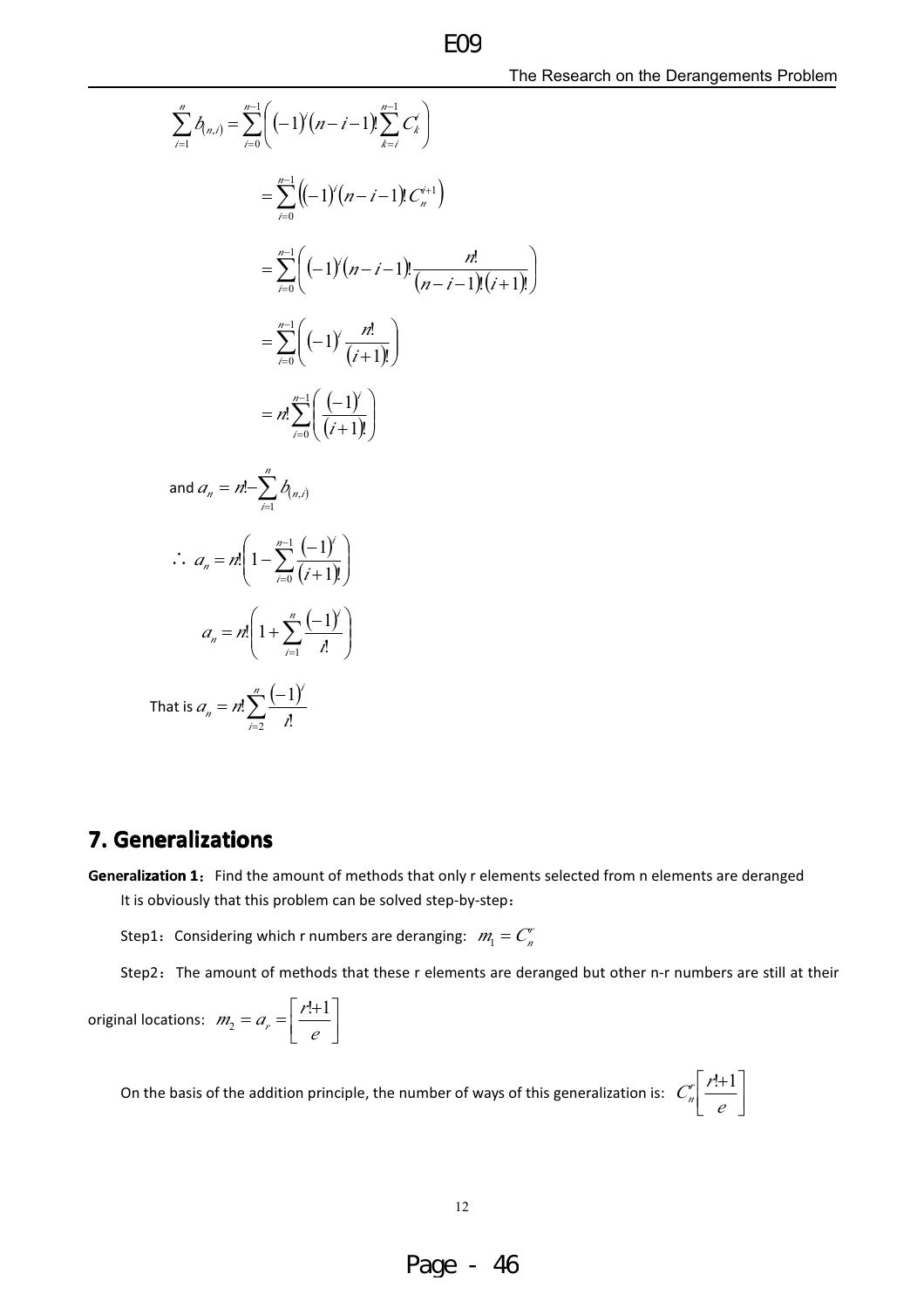#### $FQ$

#### The Research on the Derangements Problem

Generalization 2: Use s elements out of the set to replace the s original elements, and (n-s) elements in the set to do the derangement.

As the s elements are out of the set, when deranging, none of the s elements has the corresponding location, which means that any derangement of these s elements are legal on the condition of derangement. So we just need to guarantee that none of the (n-s) elements, which are in the set originally, is in their original location.

STEP1: To consider which s elements in the set are selected to be replaced.

The number of ways in this step is:  $m_1 = C_n^s$ 

STEP2: To arrange the other (n-s) elements to the location No. 1 to No. n, on the condition of derangement.

To consider this step as an independent problem: To suppose the number of ways of deranging m elements

to n locations  $S_n^m$ 

In order to simplify, let location No. 1 region  $\bar{I}$ ; location No. 2 to m region  $\bar{II}$ ; and location No.(m+1) to n  $region$   $III.$ 

Discuss element "1", there are 2 situations:

"1" in region  $III$ , the number of ways in this step is (n-m)

In this situation, for the left (m-1) elements, region  $I$  is the same as region  $III$  when considering the condition of derangement. So, in this step, the number of ways in this step is  $S_{n=1}^{m-1}$ 

So, the number of ways of situation (1) is  $(n-m)S_{n-1}^{m-1}$ 

"1" in region  $\text{II}$ , The number of ways in this step is (m-1)

Without affecting the point of the problem, we can suppose "1" is in the location No. k

To simplify the problem, we suppose the number of ways of derangement in this step is  $B_n^{\prime\prime\prime}$ , and the

analysis of  $B_n^m$  can be divided into 3 situations:

 $(1)$ "k" is in the location No. 1. This situation is the same as the situation that "1" and "k" replace each other,

in which case, other elements are not affected. So the number of ways of situation  $\textcircled{1}$  is  $\mathcal{S}_{n-2}^{m-2}$ 

 $(2)$ "k" is in region III, the number of ways in this step is (n-m).

As "k" is fixed in region III, the location it takes is the same as location No. 1 for the left (m-2) elements, since these locations are all legal on the condition of derangement. So actually, to some degree, this case is the same as situation(1), the number of ways in this step is  $S_{n-2}^{m-2}$ . So the total number of ways of situation(2) is

 $(n-m)S_{n-2}^{m-2}$ 

 $(3)$ "k" is in region II, the number of ways in this step is (m-2).

As "k" is fixed in region  $II$ , the location it takes(suppose it takes location No. g) is, to some degree, is be taken by the element "1", because the case is the same as the one that there's no element "k", location No. k, and element "1" takes the location No. g, since "k" has no effect on other (m-1) elements. Because g is arbitrary, the

number of ways in this step is  $B^{m-1}_{n-1}$ . So the total number of ways of situation  $(3)$  is  $(m-2)B^{m-1}_{n-1}$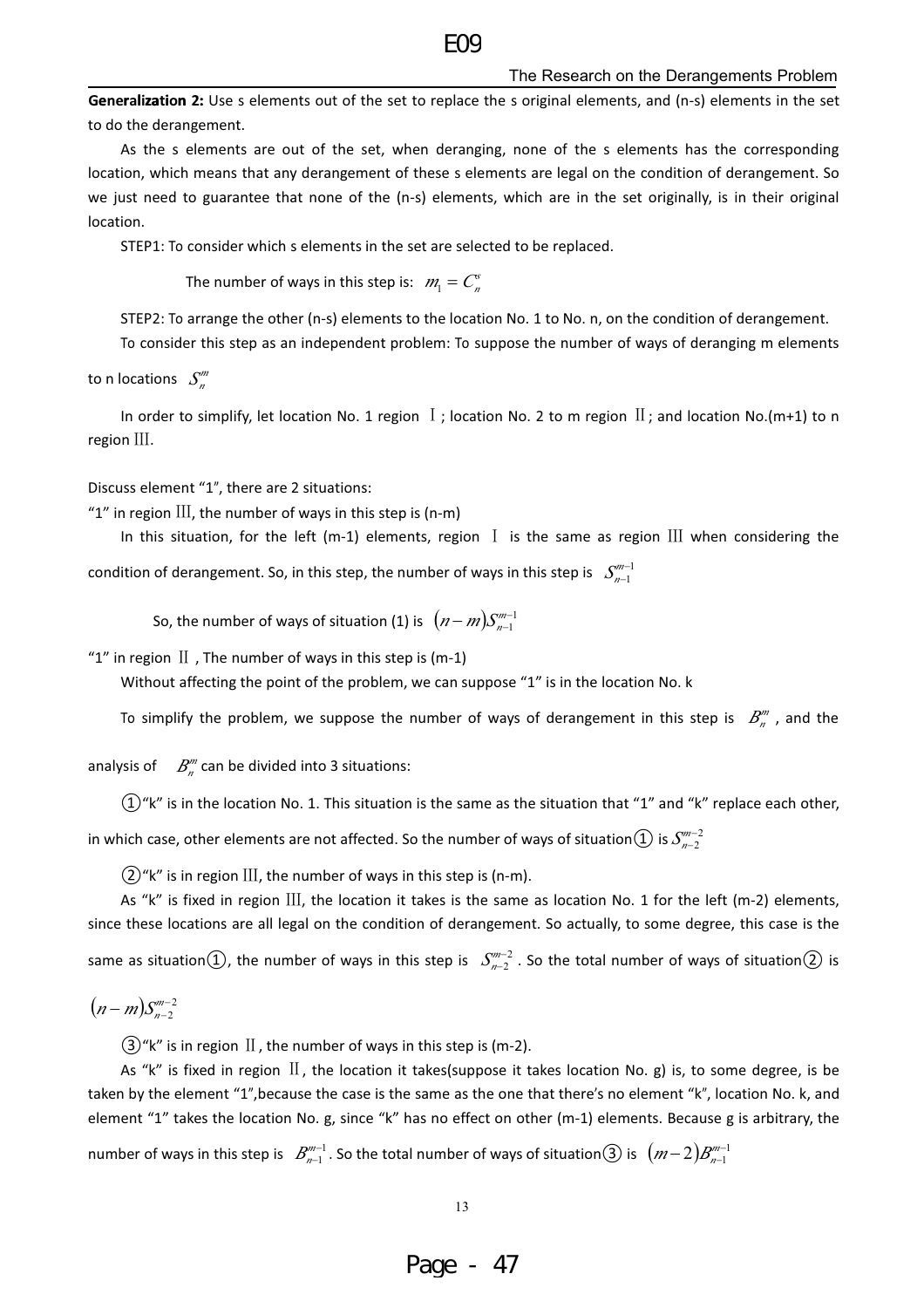$\therefore$   $B_n^m = (n-m+1)S_{n-2}^{m-2} + (m-2)B_{n-1}^{m-1}$ To sum up,  $S_n^m = (n-m)S_{n-1}^{m-1} + (m-1)B_n^m$  $S_{n}^{m} = (n-m)S_{n-1}^{m-1} + (m-1)(n-m+1)S_{n-2}^{m-2} + (m-1)(m-2)B_{n-1}^{m-1}$  $S_{n}^{m} = (n-m)S_{n-1}^{m-1} + (m-1)(n-m+1)S_{n-2}^{m-2} + (m-1)(m-2)(n-m+1)S_{n-3}^{m-3}$  $+(m-1)(m-2)(m-3)B^{m-2}$  $S_{n}^{m} = (n-m+1)(A_{m-1}^{0}S_{n-1}^{m-1} + A_{m-1}^{1}S_{n-2}^{m-2} + A_{m-1}^{2}S_{n-3}^{m-3}) - A_{m-1}^{0}S_{n-1}^{m-1} + A_{m-1}^{3}B_{n-2}^{m-2}$  $S_{n}^{m} = (n-m+1)(A_{m-1}^{0}S_{n-1}^{m-1} + A_{m-1}^{1}S_{n-2}^{m-2} + A_{m-1}^{2}S_{n-3}^{m-3} + A_{m-1}^{3}S_{n-4}^{m-4}) - A_{m-1}^{0}S_{n-1}^{m-1} + A_{m-1}^{4}B_{n-3}^{m-3}$ 

By iterating, we can get the following equation:

$$
S_n^m = (n-m+1)\sum_{i=1}^{m-1} A_{m-1}^{i-1} S_{n-i}^{m-i} - A_{m-1}^0 S_{n-1}^{m-1} + A_{m-1}^{m-1} B_{n-m+2}^2
$$

By the definition, we know:  $B_{n-m+2}^2 = n - m + 1$ ,  $S_{n-m+1}^1 = n - m + 1$ 

So, 
$$
S_{n-1}^{m-1} = (n-m+1)\sum_{i=1}^{m-2} A_{m-2}^{i-1} S_{n-1-i}^{m-1-i} - A_{m-2}^0 S_{n-2}^{m-2} + A_{m-2}^{m-2} B_{n-m+2}^2
$$

STEP3: Arrange the s elements out of the set to the left s locations, the amount of this step is:  $m_3 = s!$ In conclusion, the amount of the generalization 2 is  $C_n^s S_n^{m-s} s!$ 

In this answer, the divisor  $S_n^{n-s}$  can be calculated by the recursive algorithm. We can calculate it with the help of compute, when necessary.

#### **8. Application**

It is said that one of the lotteries in Jiangsu Province is unfair. That kind of lottery is called "Choose 5 from 11". So we decided to check that lottery is unfair or not by our research results.

First I want to introduce the rule of that lottery: Buyers choose 5 numbers from 1 to 11 and arrange them in any orders they want. Then obtain corresponding awards according to the corresponding level of the numbers chosen by buyers with the winning sequence.

Different winning sequences can be considered as derangements. In this problem, Derangement LO is referred as the situation that all numbers are different in two winning sequences. Derangement L1 is referred as the situation that one number is same in two winning sequences. The rest may be deduced by analogy. So Derangement L5 is referred as the situation that five numbers are same in two winning sequences. In order to justify "Choose 5 from 11", we need compare two results. The first result is the theoretical probability of the above situations. The second is the practical probability coming from different winning sequences by using our

14

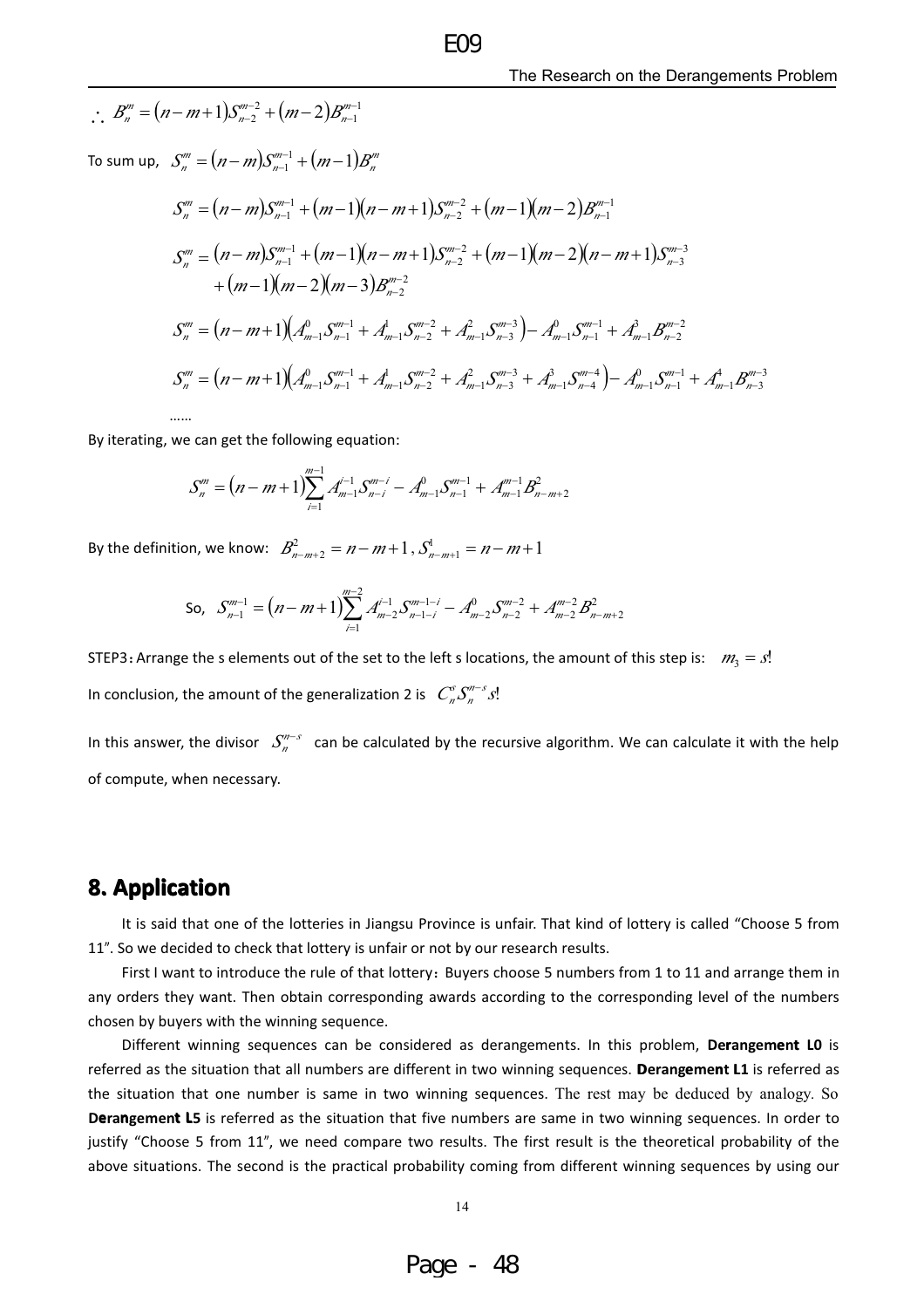own computer program.

As for the practical probability, we make up the standard sequence: 1,2,3,4,5. Comparing different winning sequences and the standard sequence, we can get the practical probability.

As for the theoretical probability, we get one more application of the derangement problem.

**Generalization 3:** Suppose E is the universal set with m elements and  $c_n$  is a finite sequence with n terms, and  $c_n$  $\epsilon \in E$ , n  $\leq$  m. Now we pick up n elements from E and arrange them randomly. Comparing with the original sequence, the number of new sequences which has Derangement LO is  $S_0$ , the number of new sequences

which has Derangement L1 is  $S_1$ , .............. the number of new sequences which has Derangement Ln is  $S_n$ . Please

figure out the formula for general term.

Solution:

Supposed m-n=t, and the t elements belong to the set T.

Considering Derangement Ln, there are the following n+1 cases.

- 1. Pick up no number from T to make a sequence with other numbers.
- 2. Pick up one number from T to make a sequence with other numbers.
- 3. Pick up two numbers from T to make a sequence with other numbers.  $\cdots$

n+1. Pick up n numbers from T to make a sequence with other numbers.

Then discuss how to choose the numbers:

Step1. Choose x locations that deranged from n locations. There are  $C_n^x$  ways.

Step2. Choose i elements from set T. There are  $C_t^i$  ways.

Step3. Insert the above i elements into the x places. There are  $A_r^i$  ways.

Step4. Insert the X elements into the remaining  $(x-i)$  places and make sure no element is in its original location. There are  $H_r^{x-i(1)}$  ways.

So, 
$$
S_x = \sum_{i=0}^{x} C_n^x C_i^i A_x^i H_x^{x-i}
$$

 $\Omega(H^{x-i}_{r})$  is a new definition we defined in this problem.

**Definition:** We define  $H_n^r$  as the permutation of n elements to r positions of the original sets such that none of the n elements appear in their original position

In the research of  $H_n^r$  we found a triangle which looks like **Pascal's triangle**:

$$
\begin{array}{cccc}\n & & 1 & & & \\
 & & 1 & 0 & & & \\
 & & 1 & 1 & 1 & & \\
 & & 1 & 2 & 3 & 2 & \\
 & & 1 & 3 & 7 & 11 & 9 & \\
 & 1 & 4 & 13_{15} & 32 & 53 & 44 & \\
 & 1 & 5 & 21 & 71 & 181 & 309 & 265 \\
 & & & \text{Page} & -49 & & & \\
\end{array}
$$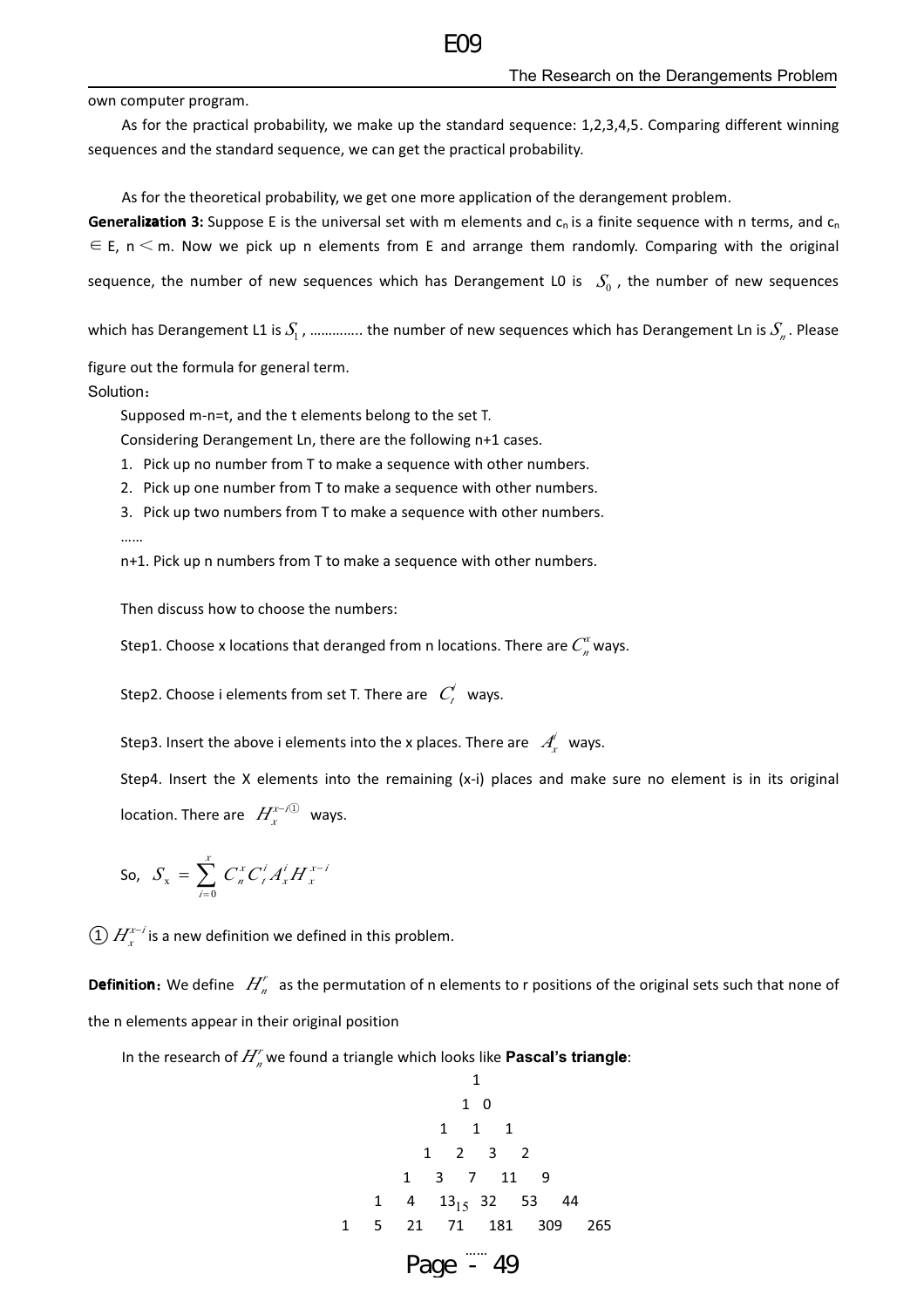Of which 
$$
H_n^0 = 1
$$
;  $H_n^r = rH_{n-1}^{r-1} + H_{n-1}^r$ ;  $H_n^{\prime\prime} = \left[\frac{n!+1}{e}\right]$ 

We will further research the general expressions of  $H_n^r$  and the relationship between  $H_n^r$  and this triangle.

 $FQQ$ 

Despite this we can solve the lottery problem now.

| Theoretical value: $S_0=1$ |               | $P_0 = 0.000018037518$         | Actual value: $P_0 = 0.000113623452$ |
|----------------------------|---------------|--------------------------------|--------------------------------------|
|                            | $S_1 = 30$    | $P_1 = 0.000541125541$         | $P_1 = 0.000568117259$               |
|                            | $S_2 = 430$   | P <sub>2</sub> =0.007756132756 | $P_2 = 0.007158277468$               |
|                            | $S_3 = 3560$  | P <sub>3</sub> =0.064213564214 | P <sub>3</sub> =0.062379275082       |
|                            | $S_4 = 16665$ | P <sub>4</sub> =0.300595238095 | P <sub>4</sub> =0.300874900579       |
|                            | $S_5 = 34754$ | P <sub>5</sub> =0.626875901876 | P <sub>5</sub> =0.628905806158       |

When computing the practical probability, we used 10,000 groups of data. The first two group is not very accurate due to the low probability and small sample size. But the error of the next four groups is less than 0.2%. As a conclusion, "Choose 5 from 11" is fair.

### **Reference**

[1] C. Edward Sandifer , How Euler Did It , The Mathematical Association of America, (2007-7-3) [2] 卢开澄 卢华明,组合数学(第3版),清华大学出版社,(2002) [3] 孙淑玲 许胤龙,组合数学引论,中国科技大学出版社,(1999)

### **Appendix**

1. Use Java to do the verification of calculation derangements using Maclaurin's formula:

```
import java.io.*;
import java.math.*;
import java.util.*;
```

```
public class the_verification_of_calculation_derangements_using_Maclaurin's_formula
\{7*** @param args
```
16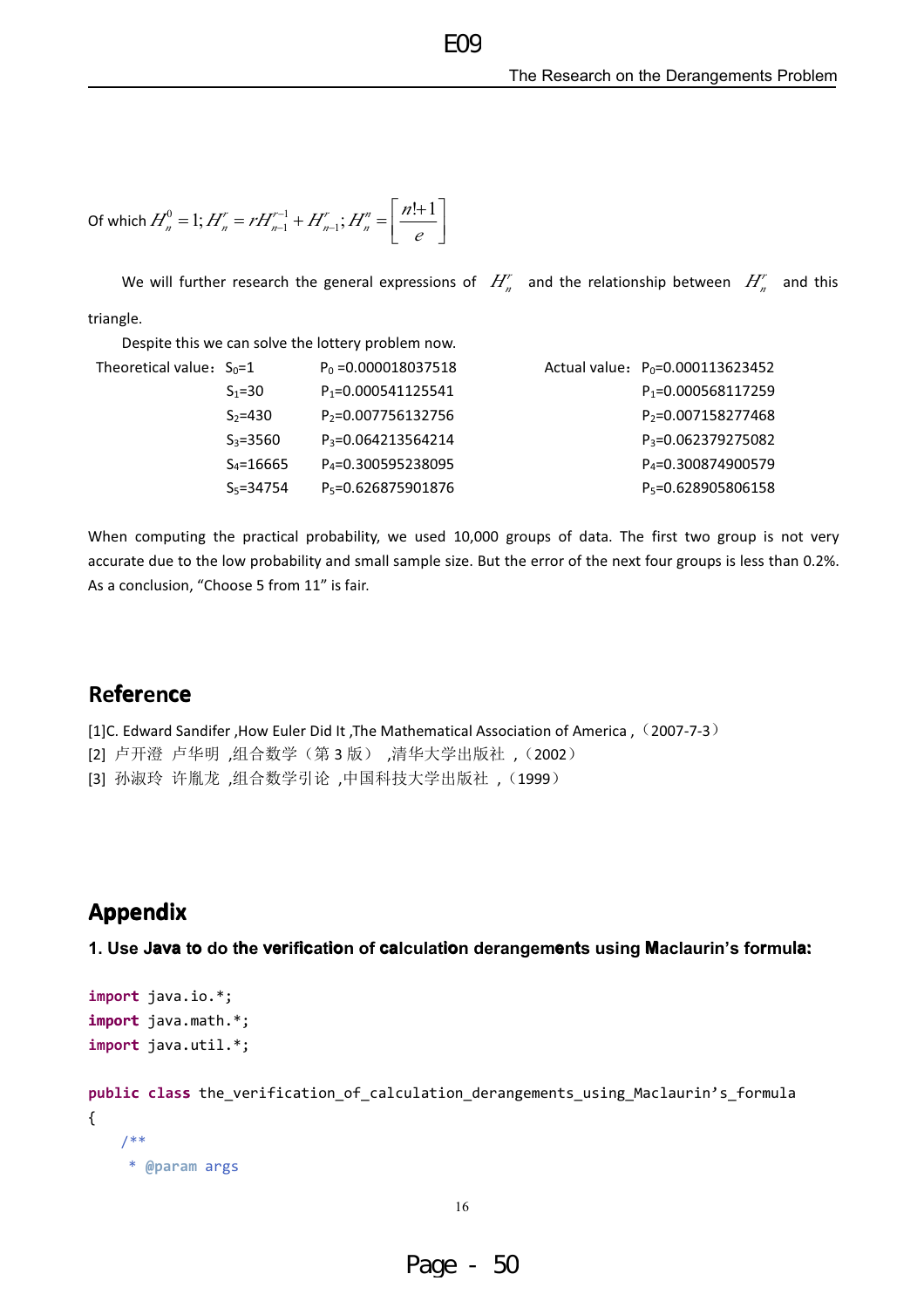```
static final BigDecimal c 1 = BigDecimal. valueOf(-1);//c 1=-1
static final BigDecimal c\theta = BigDecimal. valueOf(\theta); //c0=0
static final BigDecimal c1 = BigDecimal. valueOf(1); //c1=1
public static BigDecimal factorial(BigDecimal n)
\left\{ \right.BigDecimal x = BigDecimal. valueOf(1);// define x=1 (BigDecimal) to store the answer
    BigDecimal i;
    for(i = BigDecimal.valueOf(1);((i.\text{compareTo}(n) == -1) || (i.\text{compareTo}(n) == 0));i = i.add(c1))\{x = x.multiply(i); // to realize the factorial\mathcal{F}return x:
\mathcal{F}public static BigDecimal finde(BigDecimal precision, int partpre)
\{BigDecimal x = BigDecimal. valueOf(1);//define x=1 (BigDecimal) to store the answer
    BigDecimal part;
                        part = BigDecimal. valueOf(1);//define part=1 (BigDecimal)
    BigDecimal i;
    for (i = BigDecimal.valueOf(1);((i.\text{compareTo}(precision) == -1) || (i.\text{compareTo}(precision) == 0));i = i.add(c1))\left\{ \right.part = part.divide(i,partpre,BigDecimal.ROUND DOWN);
        x = x.add(part);ł
    return x;
\mathcal{E}public static BigDecimal progression(BigDecimal n)
\{BigDecimal x = BigDecimal. valueOf(0); //define x=0 (BigDecimal) to store the answer
    BigDecimal i;
    BigDecimal part = factorial(n); //part = n!
    for (i = BigDecimal.valueOf(2);((i.compareTo(n) == -1) || (i.compareTo(n) == 0));i = i.add(c1))\left\{ \right.part = part.divide(i); //part = part / i;x = x.add(part); //xx += part;
```
 $FQQ$ 

 $*$ 

```
17
```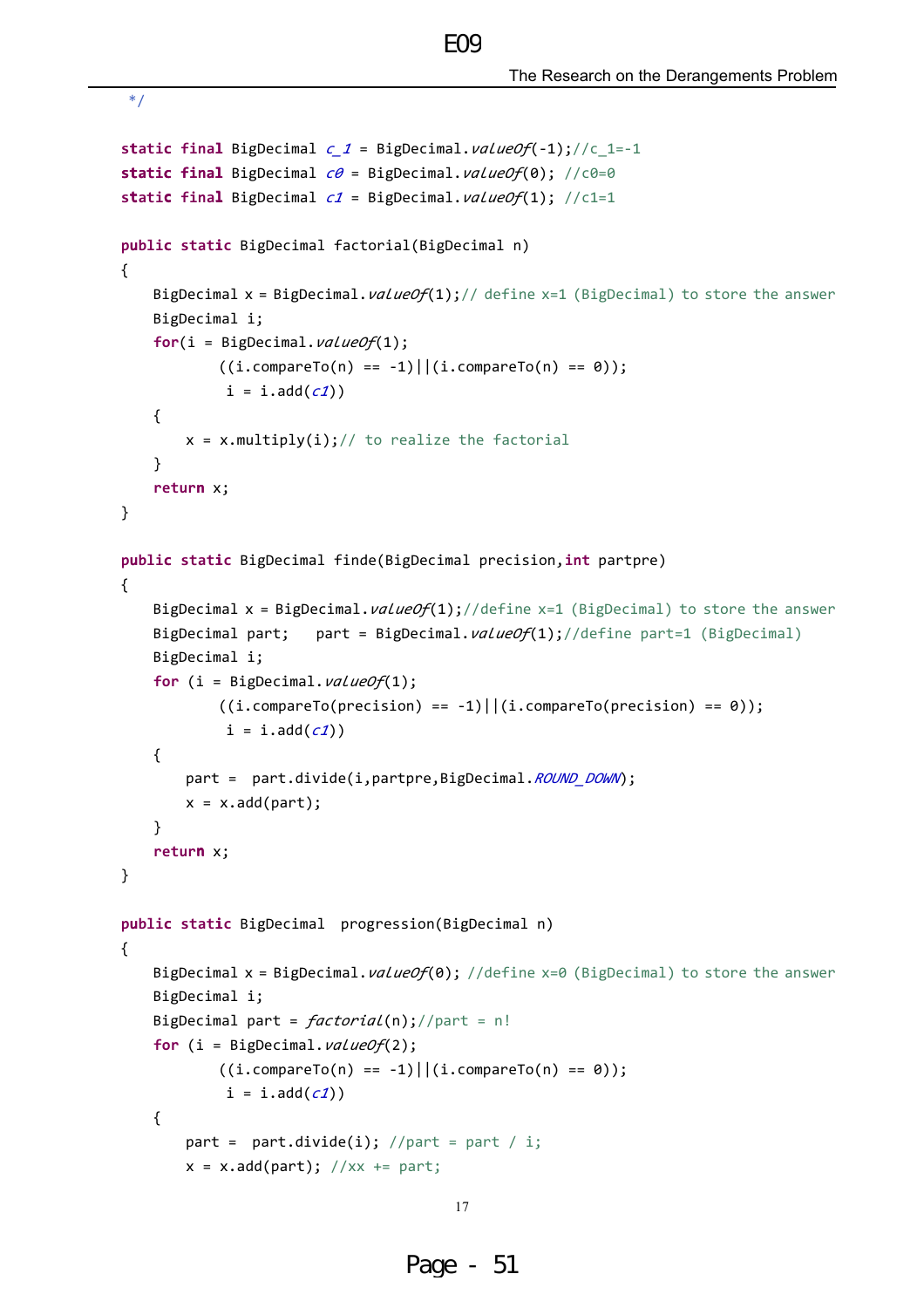```
The Research on the Derangements Problem
```

```
part = part.multiply(c_1); //part = part * (-1);
   \}return x;
\mathcal{F}public static BigDecimal Maclaurin(BigDecimal n, BigDecimal ce)
\{BigDecimal a; // define a=1 (BigDecimal) to store the answer
   a = factorial(n); //a = n!;
   a = a.add(c1); //a++;a = a.divide(ce, 100, BigDecimal. ROUND_DOWN); // a = a/e with the precision of 100
   return a:
\mathcal{F}public static void main(String[] args)//program starts from here
\{// TODO Auto-generated method stub
   Scanner cin = new Scanner (new BufferedInputStream(System.in));
                       BigDecimal asubb;
   BigDecimal a,b;
   BigDecimal ce ;
   BigDecimal n;
   int nn = 1;
                   int nnmax;
   System.out.println("Please enter the upper limit you want to ensure this method to.");
   nnmax = cin.nextInt();boolean CF = true;int nnp;
   do
    \{n = BigDecimal.valueOf(nn);
       nnp = nn; //define the precision(int) of a
       BigDecimal np; np = n; //define the precision(BigDecimal) of a
       nnp * = (nn/500+1);if (nn<=300) nnp *=10;//when nn<=300, let precision be 10*nn*(nn/500+1)
       if ((nn>300)&&(nn<=500)) nnp *=5;//when nn>300&<=500, let precision be 5*nn*(nn/500+1)
       if ((nn)500) & (nn<-1000)) nnp *=2;// when nn > 5008 < -1000, let precision be 2 * nn * (nn / 500 + 1)if(nn>=2000) nnp *= 0.8;//when nn>2000, let precision be 0.8*nn*(nn/500+1)
       /*These steps are made to ensure precision nnp is a sutiable function of nn*/
       np = BigDecimal. valueOf(nnp); //np(BigDecimal)=nnp(Int)
       ce = finde(np,nnp); //find e under different precision
```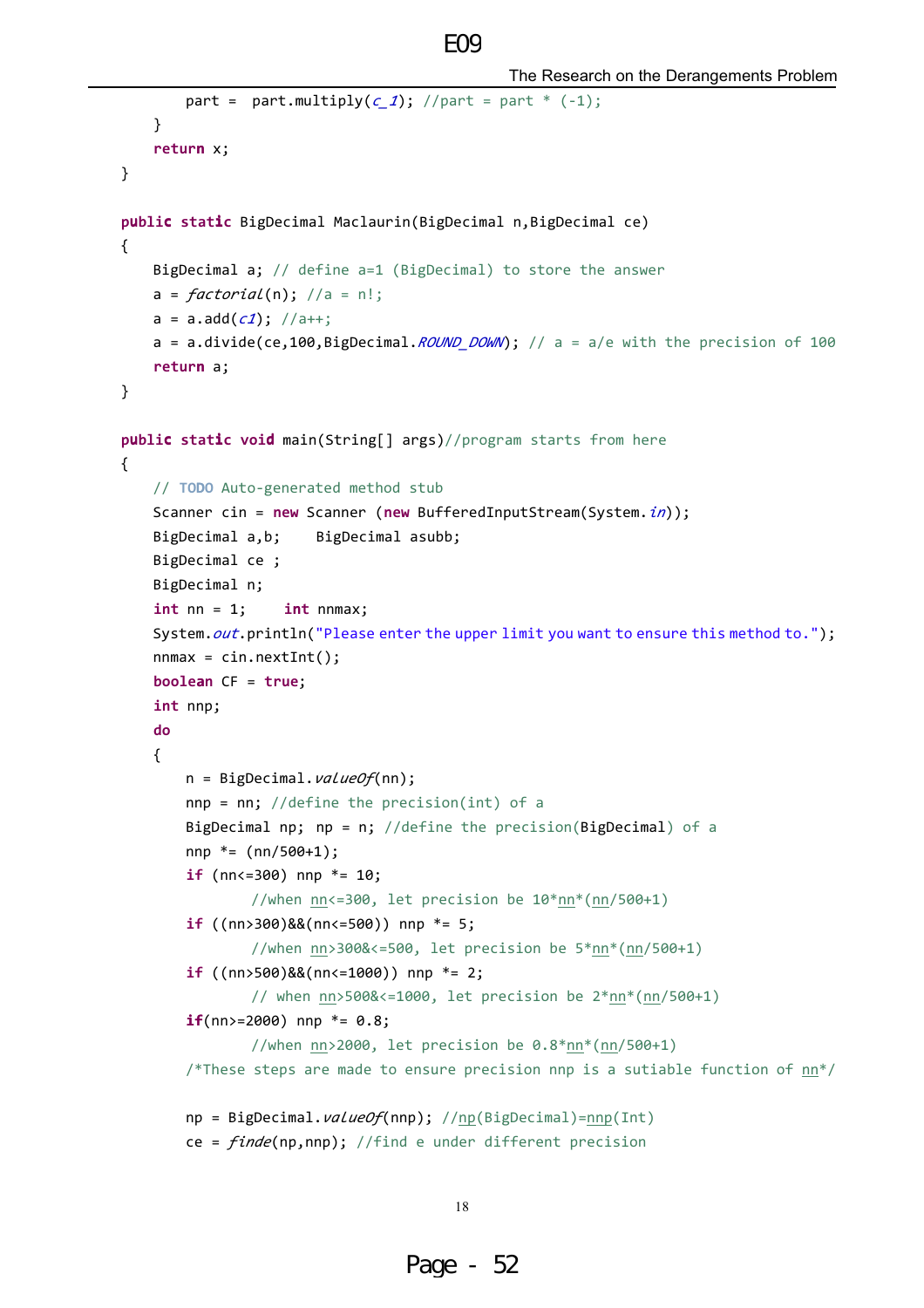#### $FQQ$

```
a = \text{MacLaurin}(n, ce); /*Find a[n] by using Maclaurin's formula(here the answer
hasn't been truncated)*/
            b = progenesion(n); /*Find a[n] by using the general term of the progression*/
            asubb = a.subtract(b);/*Find the difference of a and b, if the difference asubb >=0 &<1 then the method
is correct*/
            if ((asubb.compareTo(c1) >= 0)||(asubb.compareTo(c0) < 0))
            \{CF = false;break;
            \frac{1}{2} when the difference is not a decimal, which means a is not equal to b after
being truncated, take the wrong signal.*/
            else
            \left\{ \right.System.out.print("The answer according to the method of using Maclaurin's
formula is correct until ");
                 System.out.println(nn);
            \mathcal{E}nn += 1; //check every 1 number
        }while(nn <= nnmax);
        if (CF)\left\{ \right.System.out.print
                 ("CONGRATULATIONS! The method of using Maclaurin's formula is right.");
        \mathcal{E}else
        \{System.out.println("The method of using Maclaurin's formula is WRONG");
        ł
        return ;
    \mathcal{F}\mathcal{E}
```
#### 2. Use Java to calculate the number of ways of Generalization 2 with the recursive algorithm:

```
import java.io.*;
import java.math.*;
import java.util.*;
public class Generalization 2
\{7**
```
19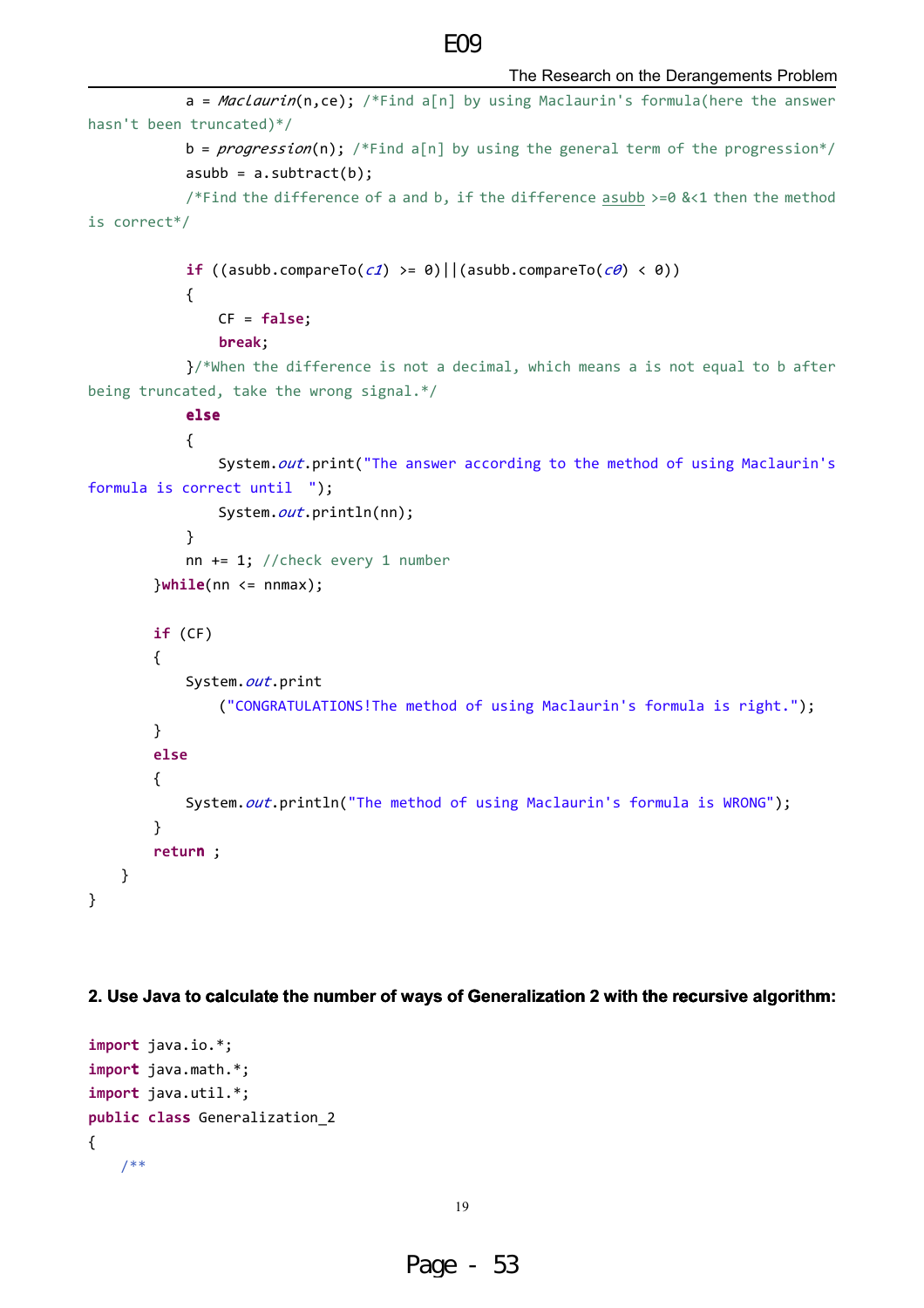The Research on the Derangements Problem

```
* @param args
*static final BigInteger c\theta = BigInteger. valueOf(\theta); //c0=0
static final BigInteger c1 = BigInteger. valueOf(1); //c1=1
static final BigInteger c2 = BigInteger. valueOf(2); //c2=2
static final BigInteger c3 = BigInteger. valueOf(3); //c3=3
static final BigInteger c 1 = BigInteger. valueOf(-1); //c 1=-1
public static BigInteger factorial(BigInteger n)
€
    if (n.\text{compareTo}(c\theta) == \theta) return c1;
    BigInteger x = BigInteger. valueOf(1);
    BigInteger i;
    for(i = BigInteger.valueOf(1);
            ((i.compilecap) == -1)||(i.compilecap) == 0));i = i.add(c1))\{x = x.multiply(i);\mathcal{F}return x;
\mathcal{E}public static BigInteger C rn(BigInteger r, BigInteger n)
\{BigInteger Crn = c1;
    Crn = (factorial(n).divide(factorial(r))) .divide(factorial(n.subtract(r)));
    return Crn;
\mathcal{F}public static BigInteger progression(BigInteger n)
\left\{ \right.if (n.compareTo(c\theta) == 0) return c\theta;
    BigInteger x = BigInteger. valueOf(0);
    BigInteger i;
    BigInteger part = factorial(n); //part = n!
    for (i = Bignteger.valueOf(2);((i.compareTo(n) == -1) || (i.compareTo(n) == 0));i = i.add(c1))\{part = part.divide(i); //part = part / i;
        x = x.add(part); //xx += part;part = part.multiply(c_1); //part = part * (-1);
    \mathcal{E}
```
 $FQQ$ 

```
20
```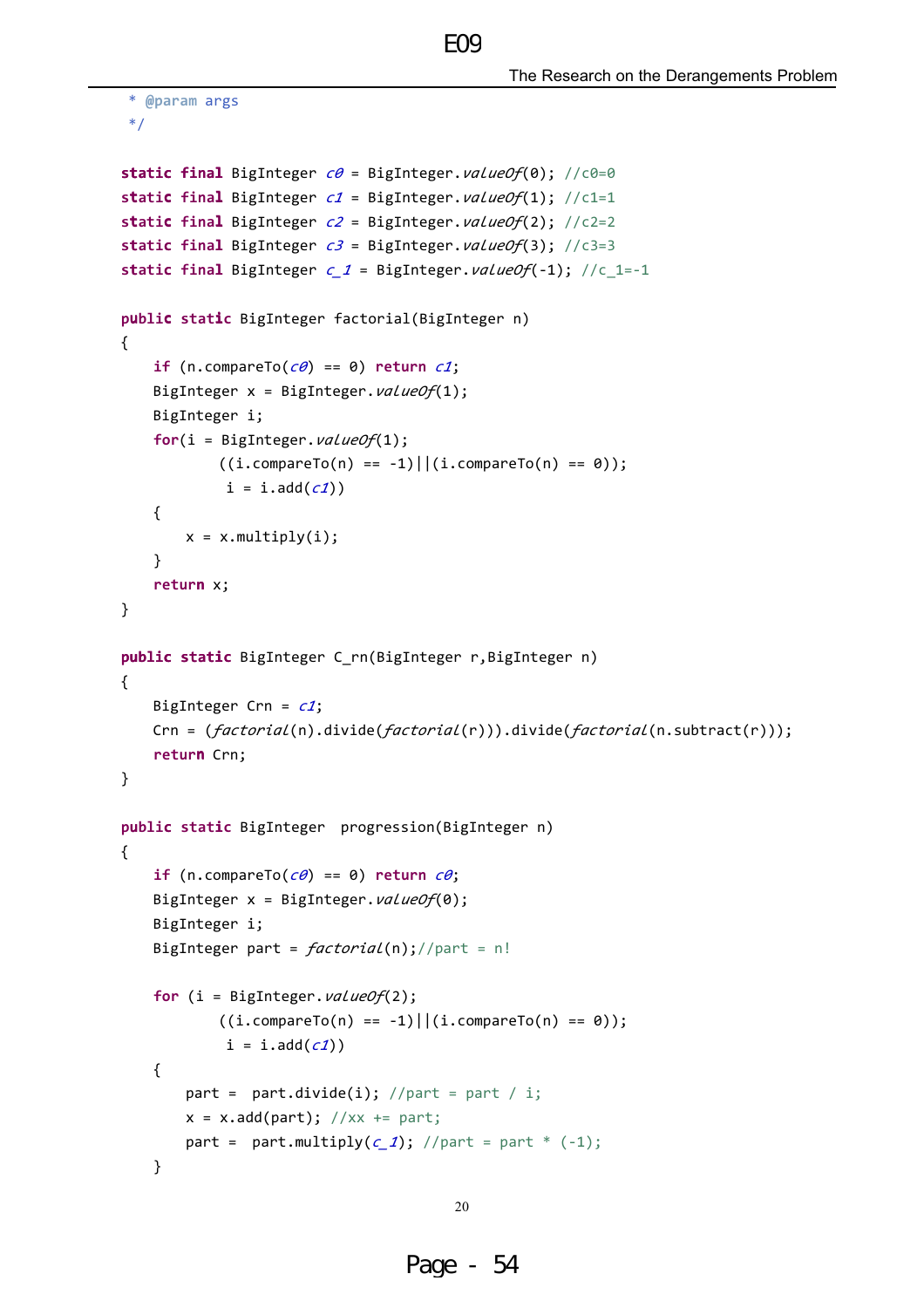```
return x;
\mathcal{F}public static BigInteger S_mn(BigInteger m, BigInteger n)
\{BigInteger Smn = BigInteger. valueOf(1);
    if (m.\text{compareTo}(n) == 0) {Smn = progression(n); return Smn; }
    if (m.\text{compareTo}(\mathcal{C}\theta) == \theta) {Smn = n.subtract(\mathcal{C}\theta); return Smn; }
    if (m.\text{compareTo}(c1) == 0) {Smn = n.subtract(c1); return Smn; }
    if (m.\text{compareTo}(c2) == 0)\{Smn = (n.subtract(c2)).multiply(n.subtract(c2));
        Smn = Smn.add( n.subtract(c1));
        return Smn;
    \}BigInteger temps.tempb:
    temps = S mn((m.subtract(c1)),(n.subtract(c1)));
    temps = temps.multiply(n.subtract(m));tempb = B_{mn}(m,n);
    tempb = tempb.multiply(m.subtract(c1));
    Smn = temps.add(temp);return Smn;
\mathcal{F}public static BigInteger B mn(BigInteger m, BigInteger n)
\{BigInteger Bmn = BigInteger.valueOf(1);
    if (m.\text{compareTo}(c\theta) == \theta) {Bmn = c\theta; return Bmn; }
    if (m.compareTo(c1) == 0) {Bmn = c0; return Bmn;}
    if (m.\text{compareTo}(c2) == 0) {Bmn = n.subtract(c1); return Bmn; }
    if (m.\text{compareTo}(\text{c3}) == 0)\left\{ \right.Bmn = (n.subtract(c2)).multiply(n.subtract(c2));
        return Bmn;
    \mathcal{E}if (m.\text{compareTo}(n) == 0)\{Bmn = program(s); p_{0}Bmn = Bmn.add(progression(n.subtract(c2)));
        return Bmn;
    \lambdaBigInteger temps, tempb;
    temps = S mn((m.subtract(c2)),(n.subtract(c2)));
    temps = temps.multiply(n.subtract(m).add(c1));
    tempb = B_{mn}((m.subtract(c1)),(n.subtract(c1)));
```
 $FQQ$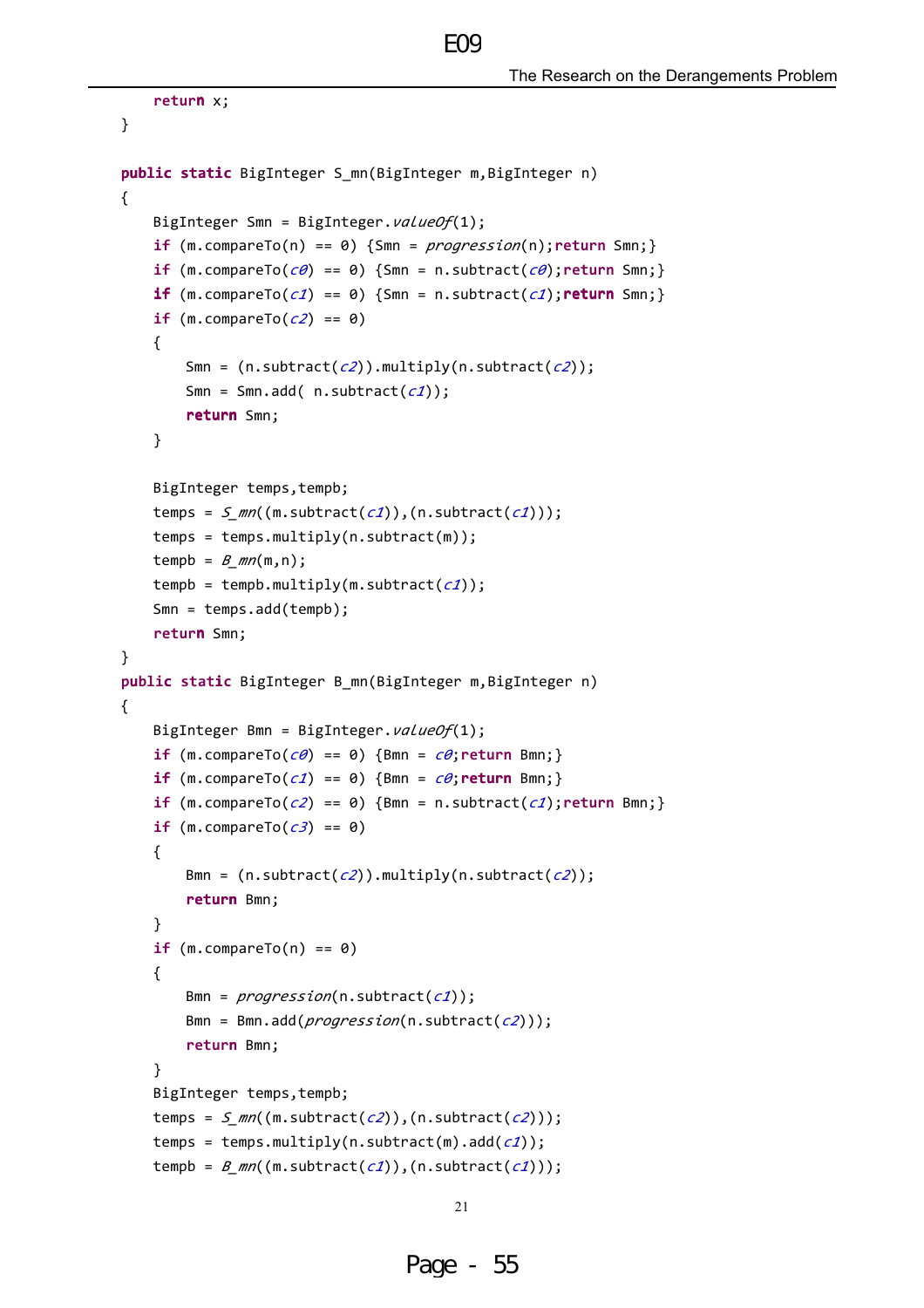```
tempb = tempb.multiply(m.subtract(c2));
    Bmn = temps.add(temp);return Bmn;
\mathcal{F}public static void main(String[] args)//program starts from here
\mathcal{L}// TODO Auto-generated method stub
    Scanner cin = new Scanner (new BufferedInputStream(System.in));
    BigInteger Smn;
    BigInteger Ans;
    System.out.println
        ("Please enter the 's' and 'n' of the problem. Enter '-1''-1' to finish.");
    BigInteger s; s = cin.nextBigInteger();
    BigInteger n; n = cin.nextBigInter(c);BigInteger m; m = n.subtract(s);
    while (!((n.compareTo(c 1) == 0) && (m.compareTo(c 1) == 0)))
    \{if (!((n.\text{compareTo}(c\theta) < \theta))||((n.\text{compareTo(m)} < \theta)||((m.\text{compareTo}(c\theta) < \theta))|\{Smn = S mn(m, n);
            Ans = Smn.multiply(C_rnn(s,n));Ans = Ans.multiply(factorial(s));
            System.out.println(Ans);
        \mathcal{F}else
        \{System.out.println("Illegal Input.");
        }
        System.out.println
            ("Please enter the 's' and 'n' of the problem. Enter '-1''-1' to finish.");
        s = cin.nextBigInter(c);n = cin.nextBigInter(c);m = n.subtract(s);\mathcal{F}return ;
\}
```
 $FQ$ 

#### 3. Use Java to calculate  $H_n^r$  triangle in Generalization 3:

 $\}$ 

22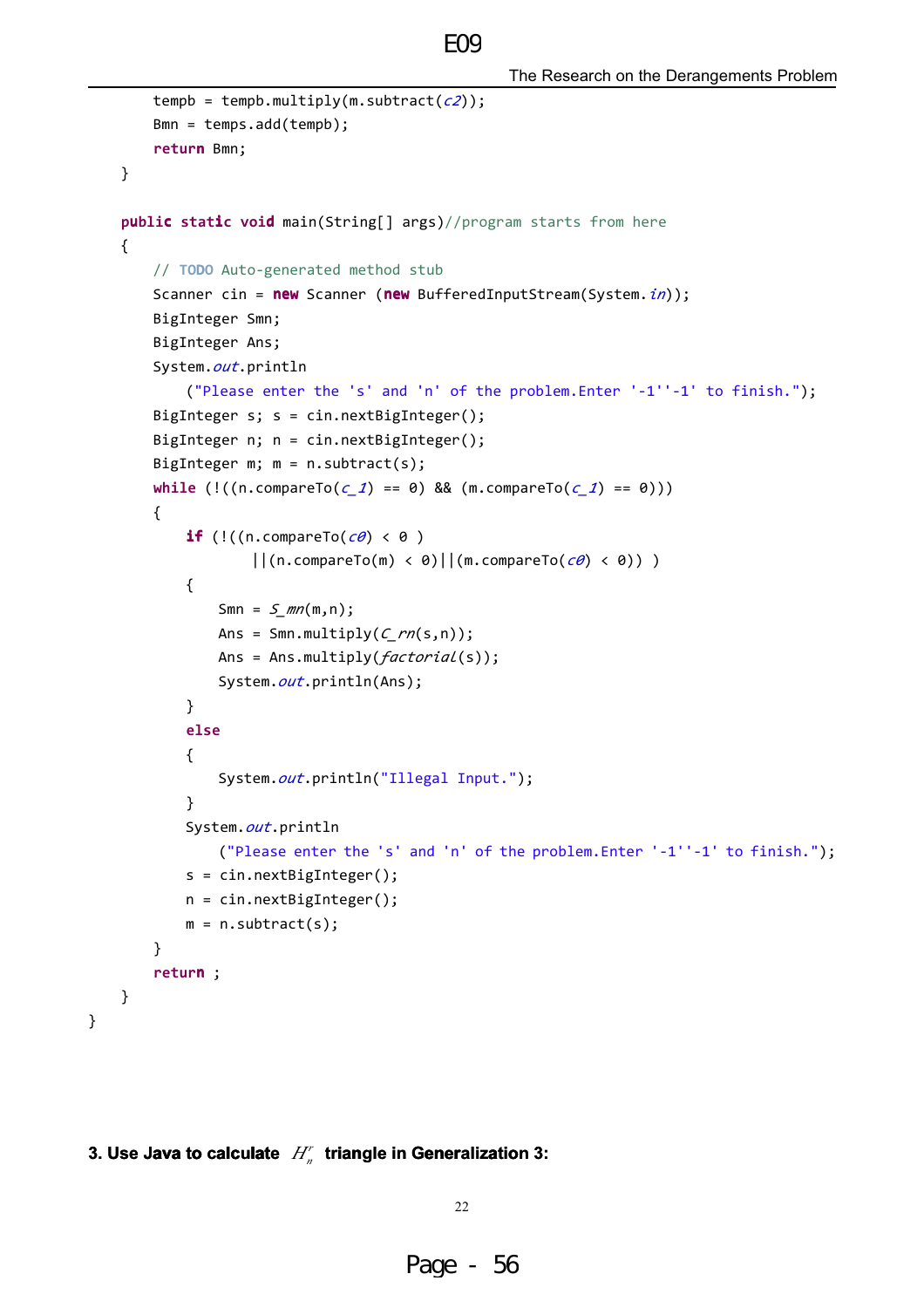```
import java.io.*;
import java.math.*;
import java.util.*;
public class Hrn_triangle {
    7*** @param args
     *static final BigInteger c\theta = BigInteger. valueOf(0); //c0=0
    static final BigInteger c1 = BigInteger. valueOf(1); //c1=1
    static final BigInteger c_1 = BigInteger. valueOf(-1); //c_1=-1
    public static BigInteger factorial(BigInteger n)
    \{if (n.\text{compareTo}(c\theta) == \theta) return c1;
        BigInteger x = BigInteger.valueOf(1);
        BigInteger i;
        for(i = BigInteger. valueOf(1);
                ((i.compilecap) == -1)||(i.compilecap) == 0));i = i.add(c1))\{x = x.multiply(i);\}return x;
    \mathcal{E}public static BigInteger progression(BigInteger n)
    \{BigInteger x = BigInteger.valueOf(0);
        BigInteger i;
        BigInteger part = factorial(n); //part = n!
        for (i = BigInteger. valueOf(2);
                ((i.compareTo(n) == -1) || (i.compareTo(n) == 0));i = i.add(c1))\left\{ \right.part = part.divide(i); //part = part / i;x = x.add(part); //xx += part;
            part = part.multiply(c_1); //part = part * (-1);
        \mathcal{E}return x;
    \mathcal{F}
```
 $FQQ$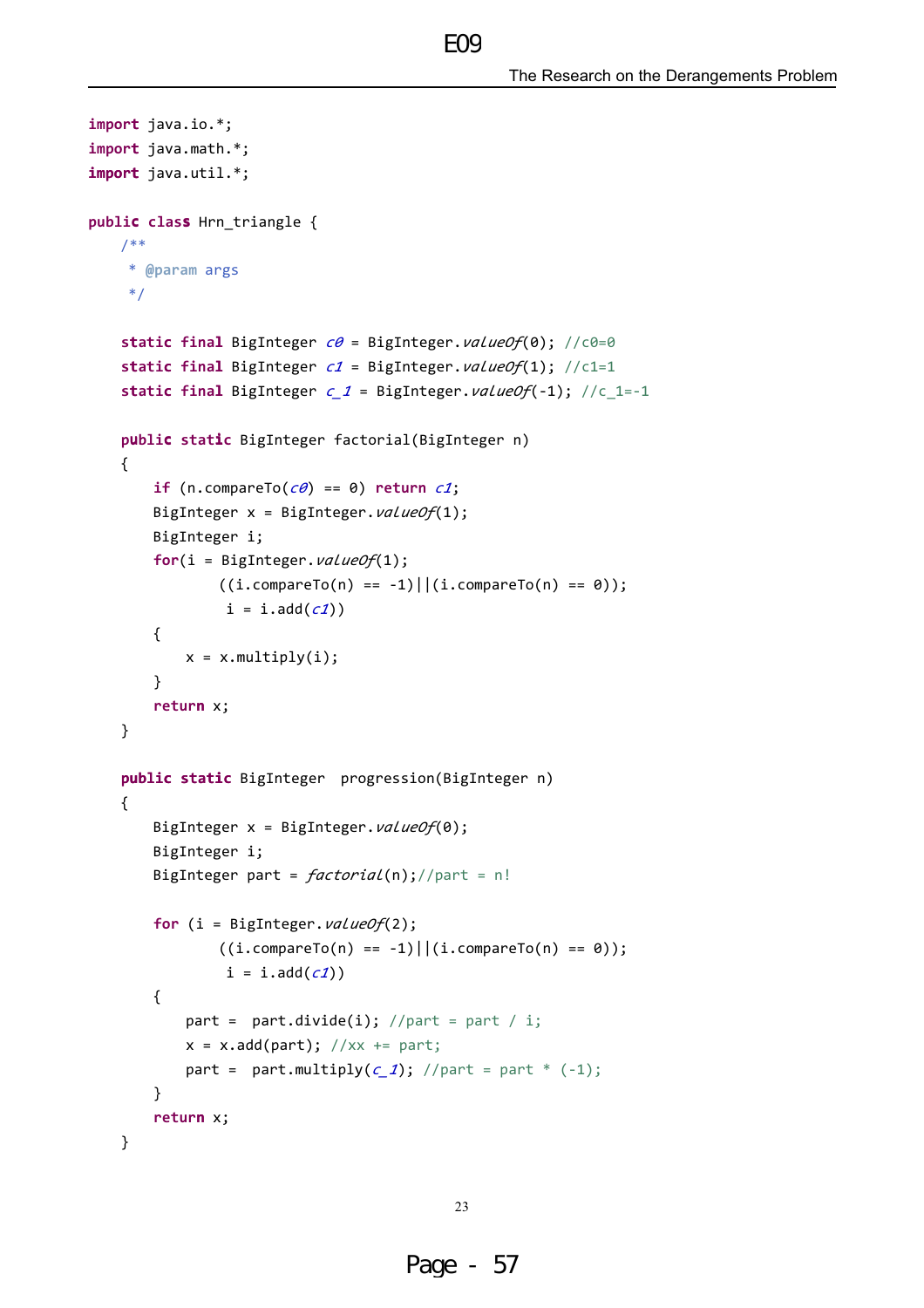```
public static BigInteger H_rn_tri(BigInteger r,BigInteger n)
€
    BigInteger Hrn = BigInteger.valueOf(1);
    if (r.compareTo(c\theta) == 0) {Hrn = c1; return Hrn;}
    if (r.\text{compareTo}(n) == 0) {Hrn = progression(n); return Hrn; }
    BigInteger temp;
    temp = H_rnr_1(tr.subtract(c1)), (n.subtract(c1)));
    temp = temp.multiply(r);Hrn = H_r^n_t(r,(n.subtract(c1))).add(temp);return Hrn;
\}public static void main(String[] args)//program starts from here
\{// TODO Auto-generated method stub
    Scanner cin = new Scanner (new BufferedInputStream(System.in));
    BigInteger Hrn;
    System.out.println
        ("Please enter the 'r' and 'n' of the H(r,n). Enter '-1''-1' to finish.");
    BigInteger r; r = cin.nextBigInteger();
    BigInteger n; n = cin.nextBigInteger();
    while (!(n \text{.compareTo}(c 1) == 0) 88 (r \text{.compareTo}(c 1) == 0))\{if (!(n \text{.compareTo}(c\theta) < \theta))||((n.\text{compareTo}(r) < 0)||((r.\text{compareTo}(c\theta) < 0))|\{Hrn = H rn tri(r,n);
            System.out.println(Hrn);
        \mathcal{F}else
        \left\{ \right.System.out.println("Illegal Input.");
        \mathcal{F}System.out.println
            ("Please enter the 'r' and 'n' of the H(r,n). Enter '-1''-1' to finish.");
        r = cin.nextBigInteger();n = cin.nextBigInteger();\mathcal{F}return;
\mathcal{F}
```
 $\mathcal{E}$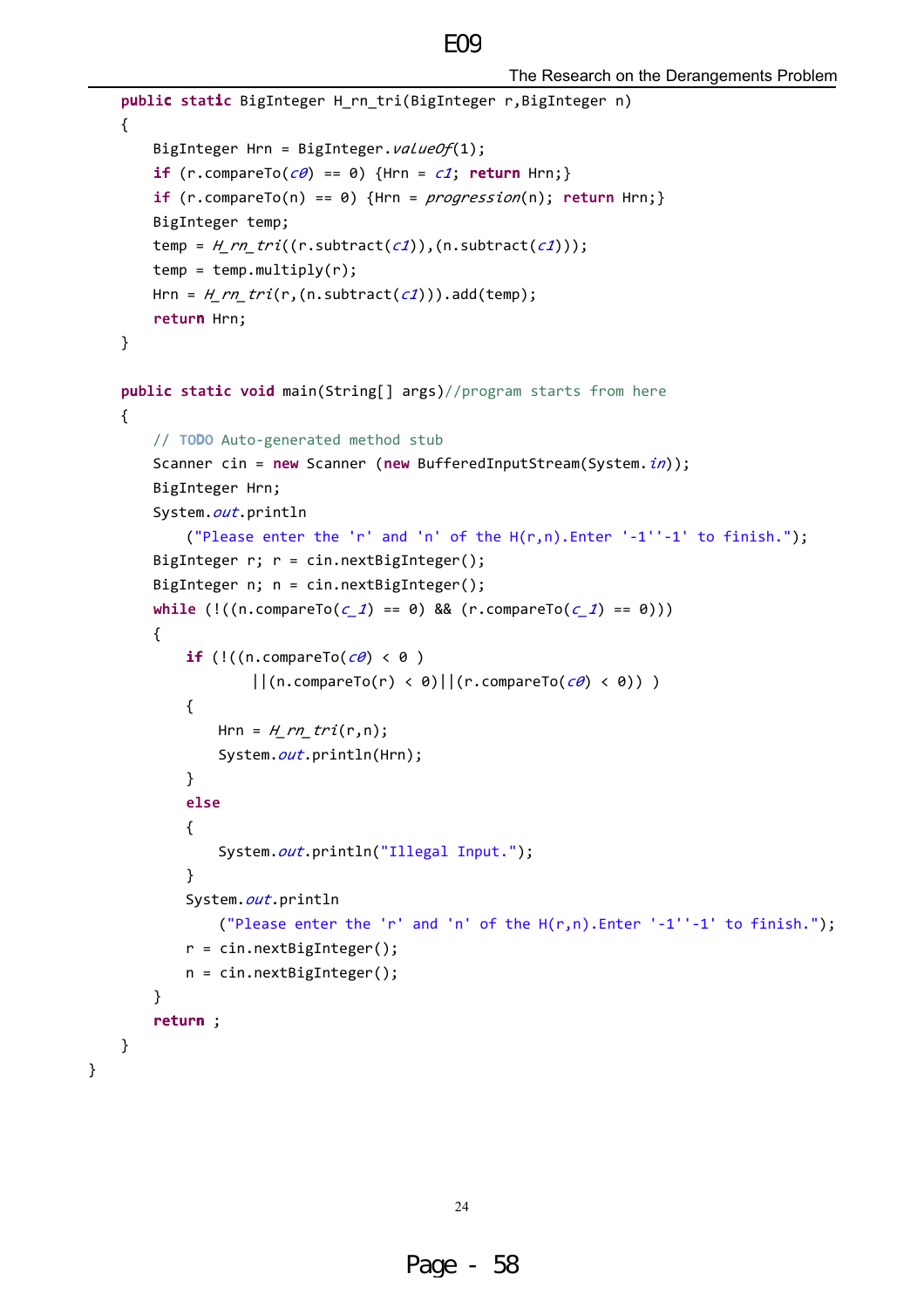```
4. Use C++ to do the verification of the fairness of the lottery "Choose 5 from 11" :
```

```
#include <iostream>
#include <fstream>
#include <iomanip>
using namespace std;
int main()
\{ifstream in_file("E:\\ DataInput.txt",ios::in);
    if (lin_file)\{cout<<"Failure in opening the document!" <<endl;
        system("pause");
        return -1;
    \}double derangeP[6];
    int countnum=0;
    int derangenum[6];
    int x[6];
    int example[6];
    int i=0,j=0,k=0;for (k=0; k<=5; k++) derangenum[k]=0;
    for (i=1; i<=5; i++)example[i]=i;
    while(!in_file.eof())
    \left\{ \right.for(i=1;i<=5;i++)\{in_file>>x[i];
             if (x[i] != example[i]) countnum++;
        \mathcal{E}derangenum[countnum]++;
        countnum = 0;
        n++;\mathcal{E}for(i=1;i<=5;i++)\{if(x[i] != example[i])countnum++;
        \mathcal{E}derangenum[countnum]--;
    countnum = 0;
    n - j
```